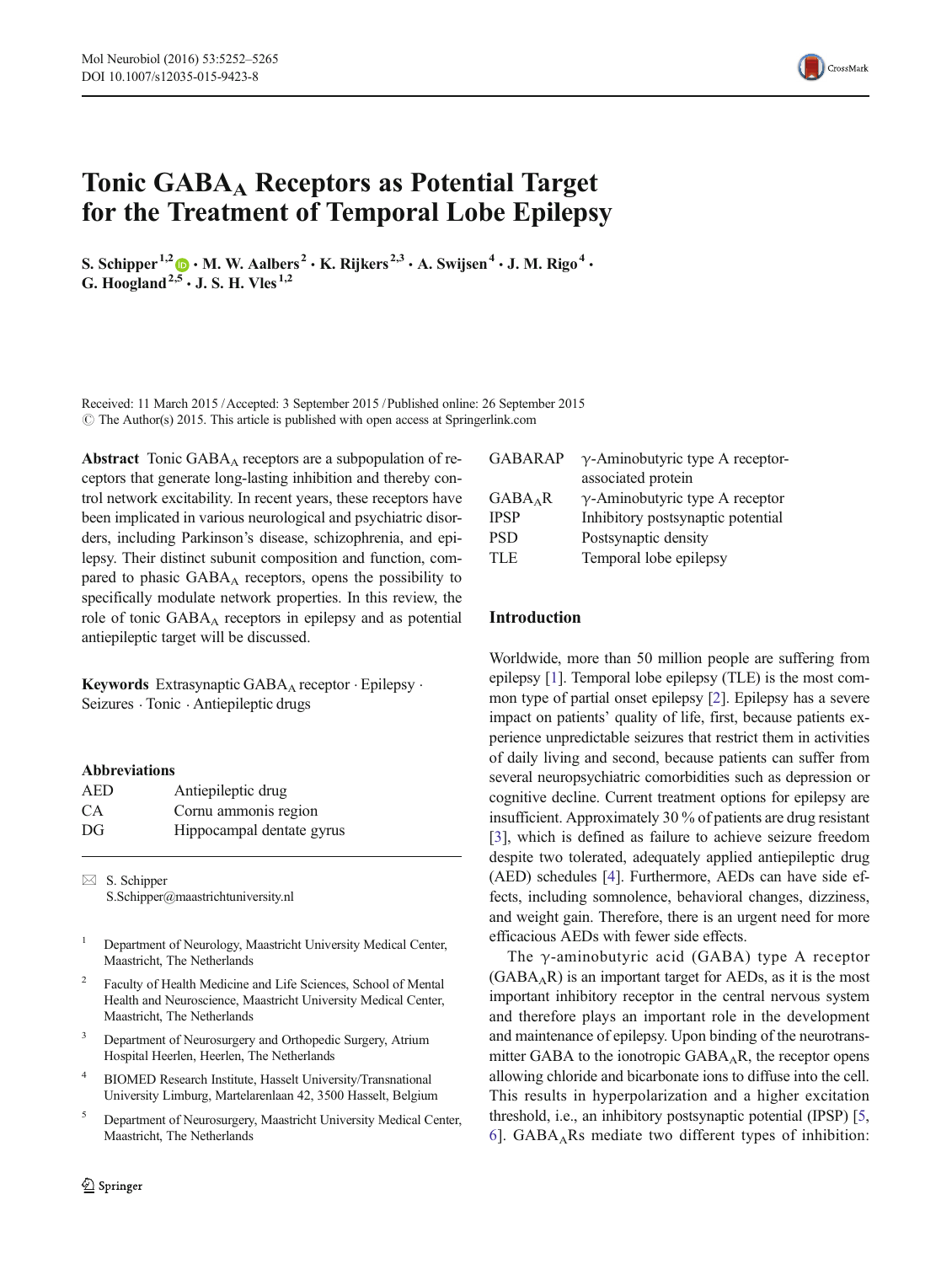phasic inhibition characterized by a short-lasting IPSP and tonic inhibition characterized by persistent, long-lasting IPSP.  $GABA<sub>A</sub>Rs$  mediating tonic inhibition are different from those mediating phasic inhibition. They are located outside the synapse and hence are referred to as perisynaptic or extrasynaptic receptors. Moreover, the subunit composition of tonic  $GABA<sub>A</sub>Rs$  differs from that of phasic  $GABA<sub>A</sub>Rs$ .

Due to its long-lasting hyperpolarization, tonic inhibition can be considered as a constant "brake on the system" counterbalancing excitation [[7](#page-9-0)]. Tonic currents are therefore involved in a broad array of vital physiological functions, such as regulating neuronal excitability, network oscillations, synaptic plasticity, neurogenesis, neuronal development, information processing, and cognition [[5,](#page-9-0) [8](#page-9-0)–[14\]](#page-9-0). The importance of this type of inhibition is further emphasized when realizing that under physiological conditions, the charge carried by tonic GABA currents is bigger than that of synaptic currents. For instance, tonic inhibition is responsible for generating 75 % of the total inhibitory charge received by hippocampal neurons [\[15\]](#page-9-0).

Considering the important role of tonic GABA signaling in regulating network excitability, alterations in tonic signaling must play a role in epilepsy. The current review discusses physiological tonic GABA signaling, its role in TLE, and describes existing and future strategies using tonic currents as novel targets for antiepileptic treatment.

## Physiology of Tonic GABA Signaling

In order to discuss the pathophysiological changes taking place in epilepsy, it is first necessary to understand the physiological principals governing tonic signaling in the central nervous system. The following paragraphs will discuss the molecular composition of  $GABA<sub>A</sub>Rs$ , determinants influencing tonic signaling including the role of  $GABA_B$  receptors  $(GABA_BRs)$ , the specific role of tonic inhibition in interneurons, and clustering of  $GABA<sub>A</sub>Rs$ .

### Subunit Composition of Tonic GABA<sub>A</sub>Rs

 $GABA<sub>A</sub>Rs$  are heteropentamers assembled from  $\alpha$ 1-6,  $\beta$ 1-3,  $γ1-3, δ, ε, π, and θ subunits [16, 17]$  $γ1-3, δ, ε, π, and θ subunits [16, 17]$  $γ1-3, δ, ε, π, and θ subunits [16, 17]$  $γ1-3, δ, ε, π, and θ subunits [16, 17]$  $γ1-3, δ, ε, π, and θ subunits [16, 17]$ . In theory, these different subunits can combine into thousands of different  $GABA_ARs$ . In reality however, GABA<sub>A</sub>Rs have preferential configurations, which means that the number of different  $GABA_ARs$ expressed in vivo is limited. Mostly, two  $\alpha$  subunits combine with two β subunits and either a  $\gamma$  or a δ subunit [[18\]](#page-9-0). Some subunits are inhomogeneously distributed over the brain [[19,](#page-9-0) [20\]](#page-9-0). For instance,  $\alpha$ 5 is predominantly found in the hippocampal dentate gyrus (DG) and cornu ammonis (CA) 1 and 3 region. In contrast, δ and  $γ$  subunits are found in the cortex, hippocampus, thalamus, striatum, and cerebellum. At the subcellular level, some subunits and subunit combinations are preferentially expressed at extrasynaptic sites (Table [1\)](#page-2-0). For instance,  $\alpha$ 5 subunits and receptors consisting of an  $\alpha$ 4,  $\alpha$ 6, and  $\delta$  subunit are predominantly expressed at extrasynaptic sites [\[21](#page-9-0), [22](#page-9-0)], whereas,  $\gamma$ 2 is mostly expressed at the synaptic site [\[7,](#page-9-0) [9](#page-9-0), [21](#page-9-0), [23](#page-9-0)–[27\]](#page-9-0). To date, knowledge of the processes guiding these preferential expression sites is incomplete. In general, it is assumed that guidance is driven by the interaction between subunits, anchoring proteins and the cytoskeleton [[28](#page-9-0)].

In addition to a specific distribution, the subunit composition of  $GABA<sub>A</sub>Rs$  also influences the affinity for GABA. For instance, receptors containing an  $\alpha$ 3 subunit have a higher affinity for GABA than  $\alpha$ 5 containing GABA<sub>A</sub>Rs [[29](#page-9-0)–[32](#page-10-0)]. Similarly,  $\delta$  subunit containing  $GABA<sub>A</sub>$ Rs have a higher affinity than those expressing a  $\gamma$  subunit. This implicates that extrasynaptic GABA<sub>A</sub>Rs have a higher affinity for GABA than synaptic ones [[5,](#page-9-0) [33](#page-10-0)]. Finally, the subunit composition can also affect the kinetic properties of  $GABA_ARs$ , e.g.,  $\delta$  subunit containing  $GABA<sub>A</sub>Rs$  desensitizes slower [\[5](#page-9-0)].

#### Activation of Tonic GABA<sub>A</sub>Rs

Tonic  $GABA_ARs$  can be activated in several ways (Fig. [1](#page-2-0)). First of all, repetitive activation of the presynapse results in increased levels of GABA in the synaptic cleft. This is due to insufficient time for clearance by GABA transporters (GATs). As a consequence, GABA can accumulate in the synaptic cleft. Consequently, GABA diffuses to the extracellular space where it activates extrasynaptic receptors [[21](#page-9-0), [34,](#page-10-0) [35](#page-10-0)]. The degree and speed of diffusion are influenced by parameters such as the distance between the synaptic cleft and receptor, diffusional barriers, and geometry of the synapse [\[36\]](#page-10-0).

Second, tonic GABA<sub>A</sub>Rs may be activated by GABA that is released from non-vesicular sources [\[37](#page-10-0), [38](#page-10-0)]. Extracellular GABA may come from glial cells or dendrites (for a review, see Yoon and Lee [\[39\]](#page-10-0)) [\[40](#page-10-0)–[44\]](#page-10-0), for instance by GAT reversal [\[45](#page-10-0)–[51\]](#page-10-0).

Third, opening of tonic  $GABA<sub>A</sub>Rs$  can occur spontaneously in the absence of synaptic activation and even in the absence of extracellular GABA [\[52,](#page-10-0) [53\]](#page-10-0). This has been shown in vitro for  $\beta$ 1 subunit containing GABA<sub>A</sub>Rs in the rat [[54](#page-10-0)], the human  $\alpha$ 1β3ε receptor [[55\]](#page-10-0), human α1β1 and α1β1γ2 receptors [[56](#page-10-0)], and in rat hippocampal slices [[57](#page-10-0)].

The three proposed mechanisms of tonic  $GABA_A R$ activation might be complementary: In case of baseline network activity, tonic activation may be caused by non-vesicular sources of extracellular GABA or by spontaneous opening, while in case of excessive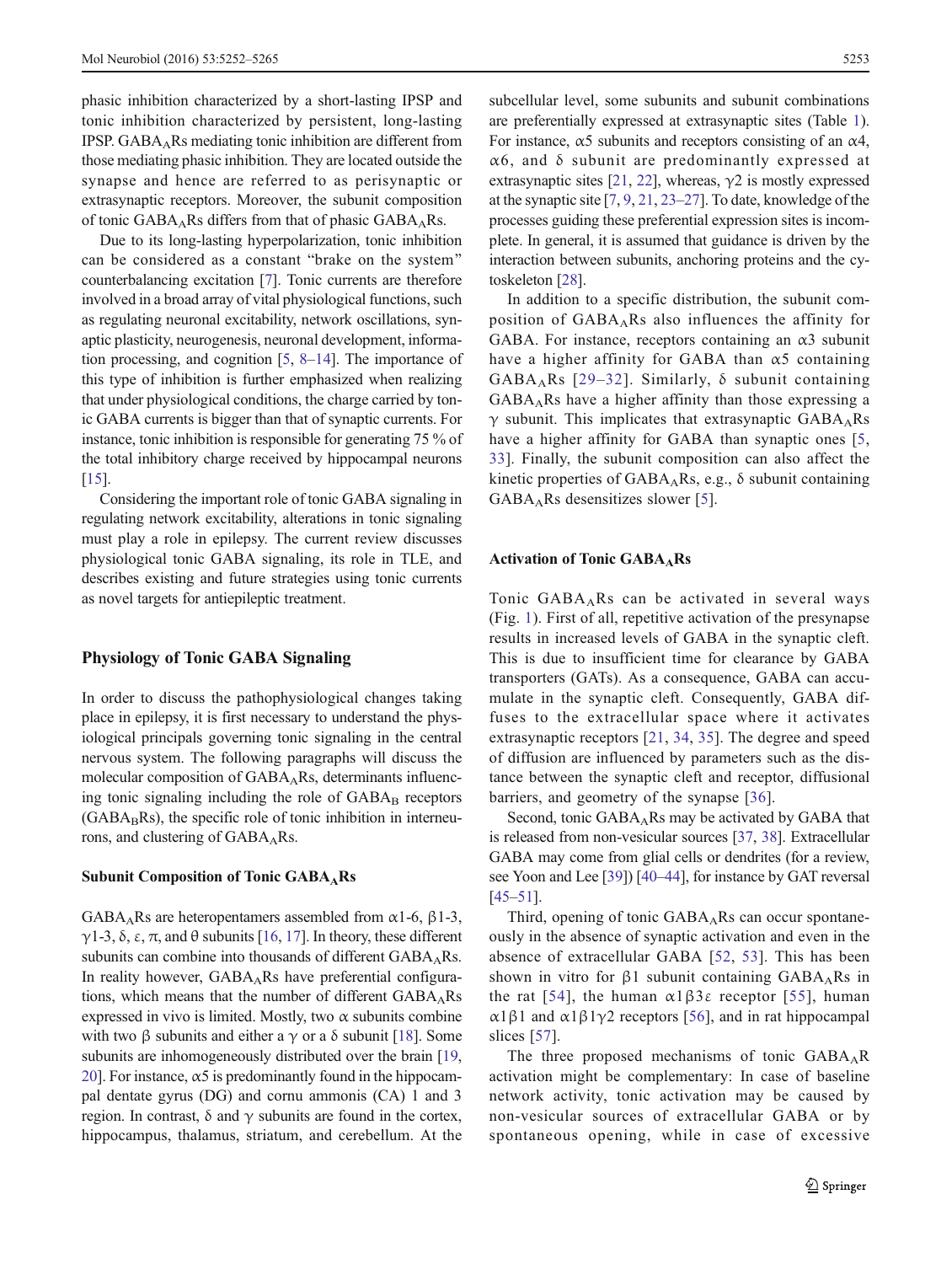<span id="page-2-0"></span>Table 1 Subunit composition of extrasynaptic GABAARs depends on brain region and cell type

| $GABAAR$ subunits               | Structure                     | Cell type                         |
|---------------------------------|-------------------------------|-----------------------------------|
| $\alpha$ 5 $\beta$ $\gamma$     | Subiculum                     | Pyramidal cells [16]              |
|                                 |                               | Interneurons [17]                 |
|                                 | <b>Hippocampus</b>            | Granular cells [18]               |
|                                 | CA <sub>1</sub>               | Pyramidal cells [7]               |
| $\alpha$ 6 $\beta$ δ            | Cerebellum                    | Granular cells [19-21]            |
|                                 | <b>Hippocampus</b>            | Pyramidal cell [7]                |
| $\alpha$ 4 $\beta$ δ            | <b>Thalamus</b>               | Relay neuron [22-26]              |
|                                 | <b>Hippocampus</b>            | Granular cells [18, 20, 27, 28]   |
|                                 | Frontoparietal cortex         | Pyramidal cells [29]              |
| $\alpha$ 1 $\beta$ 2 $\delta$   | Hippocampus (Molecular layer) | Interneurons [25]                 |
| $\alpha$ 3 $\beta$ $\gamma$     | Basolateral amygdala          | Pyramidal cells [30]              |
| $\alpha$ 5 $\beta$ 3 $\gamma$ 2 | Striatum                      | Juvenile $D1+/D2+$ cells [31, 32] |

network activity, GABA may spill into the extracellular space.

The magnitude of tonic signaling is influenced by several factors, such as the amount of ambient GABA and the availability of receptors. Moreover, neuromodulators can alter tonic GABA signaling. An example of neuromodulators are neurosteroids, a group of neuromodulators that influences δ subunit containing tonic  $GABA<sub>A</sub>Rs$ . Binding of these neurosteroids increases tonic inhibition. Next to this acute effect, neurosteroids also cause downregulation of certain subunits such as the  $\gamma$ 2 and  $\delta$  subunits in the DG [[58](#page-10-0)]. Consequently, tonic and phasic currents decreased [\[59](#page-10-0)].



Fig. 1 Mechanisms modulating the activity of tonic GABA<sub>A</sub>Rs. Upon release into the synaptic cleft, GABA is taken up in glia cells by GABA transporter (GAT) type 3 and metabolized by GABA transaminase or taken up presynaptically by GAT-1. Tonic  $GABA<sub>A</sub>Rs$  can be activated by four mechanisms: (1) spill of synaptically released GABA into the

extrasynaptic space due to insufficient clearance by GATs, (2) nonvesicular GABA release by GAT reversal, (3) spontaneous opening in the absence of extracellular GABA, and (4) GABAB receptor activation increases tonic GABA<sub>A</sub>R signaling via an intracellular mechanism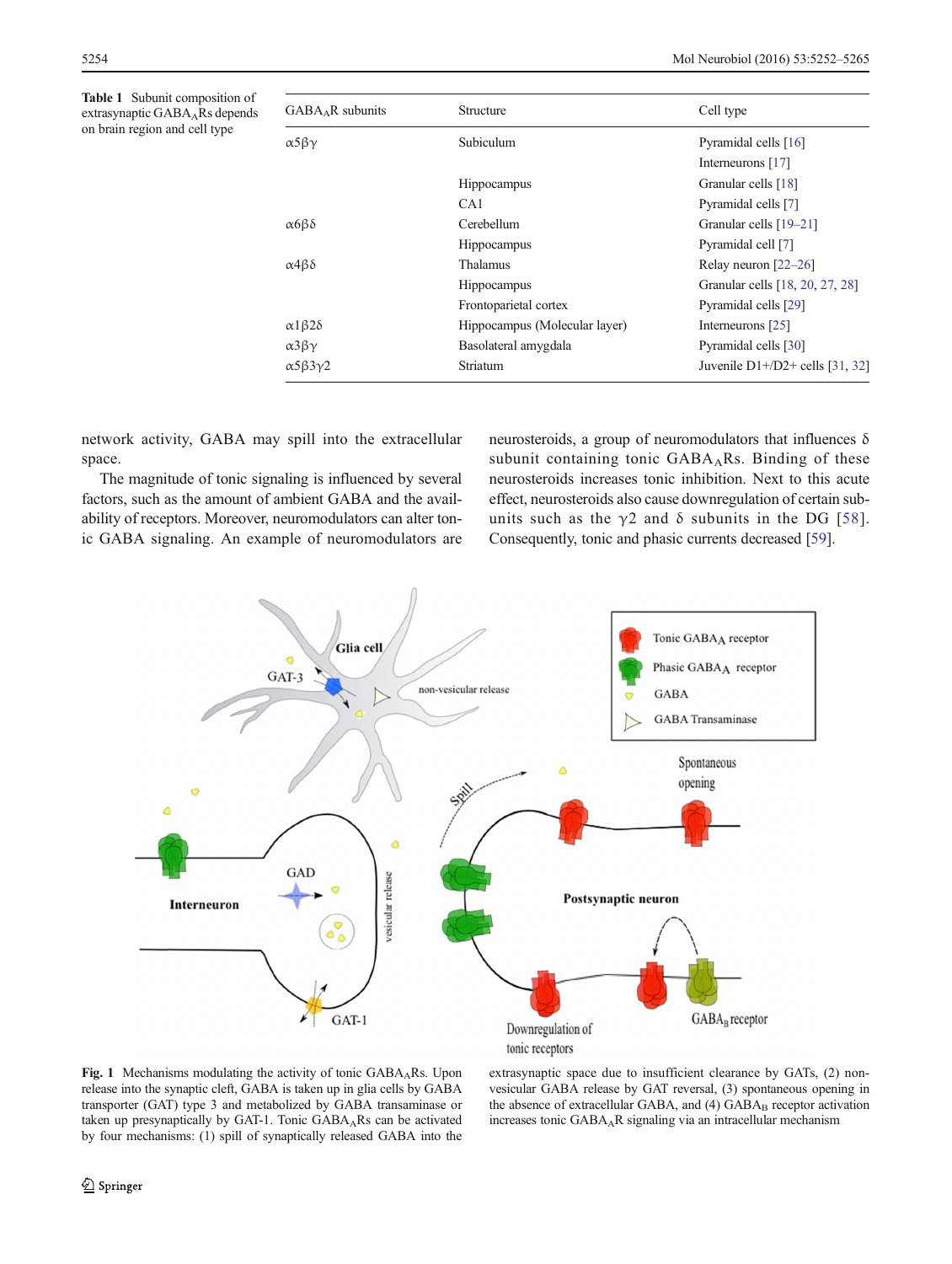The mechanisms governing tonic inhibition are summarized and illustrated in Fig. [1.](#page-2-0)

# The Influence of  $GABA_B$  Receptors on Tonic  $GABA$ Signaling

Metabotropic  $GABA_BRs$  are expressed both, presynaptically and postsynaptically, and are known to modulate seizure activity. At the presynapse, they act as autoreceptors, i.e., activation of this receptor causes a reduced  $Ca^{2+}$  entry, resulting in a decreased GABA release. At the postsynaptic site, GABA<sub>B</sub>Rs can modulate tonic signaling. For instance, activation of GABA<sub>B</sub>Rs by baclofen increases the tonic current of  $\delta$ containing  $GABA<sub>A</sub>Rs$  in thalamocortical cells, DG, and cere-bellar granule cells [[60](#page-10-0)]. The mechanisms by which  $GABA_B$ signaling controls tonic GABAAR currents are not fully understood. It is hypothesized that activation of postsynaptic  $GABA_BRs$  initiates a G-protein coupled signal transduction to δ containing  $GABA<sub>A</sub>Rs$  (for review, see [[61](#page-10-0)]). The contribution of this pathway versus that of autoreceptors in the proconvulsive or anticonvulsive activity of  $GABA_BR$ -modulating drugs remains to be elucidated.

The spatial expression of  $GABA_BRs$  at the postsynaptic membrane shares striking resemblance with that of extrasynaptic or perisynaptic  $GABA<sub>A</sub>Rs$ . Most likely  $GABA<sub>A</sub>Rs$  and  $GABA<sub>B</sub>Rs$  are activated simultaneously due to spillover of GABA [\[34,](#page-10-0) [62](#page-10-0), [63](#page-10-0)]. Furthermore,  $GABA_BRS$  are found on astrocytes. As these cells have an essential buffering capacity, glial  $GABA_BRs$  may be important in regulating the concentration of extracellular GABA [\[64,](#page-10-0) [65\]](#page-10-0).

## Clustering and Trafficking of GABAAR

The expression of  $GABA<sub>A</sub>Rs$  is tightly controlled and depends on assembly, maturation, and recycling of different subunits. These processes are regulated by a complex interaction of various proteins such as  $GABA_AR$ -associated protein (GABARAP) and N-ethylmaleimide-sensitive factor (for a review, see Lorena Arancibia-Cárcamo 2009). Normally,  $GABA<sub>A</sub>$ Rs are inserted into the cell membrane at the extrasynaptic location and diffuse via lateral trafficking into the postsynaptic density (PSD; Fig. [2\)](#page-4-0). Here, they are clustered by different adhesion and scaffolding proteins, i.e., gephryin, dystrophin, and neurexin [\[66](#page-10-0)].  $GABA<sub>A</sub>Rs$  can also be clustered at the extrasynaptic site by molecules such as radixin [\[67,](#page-10-0) [68\]](#page-10-0). Receptors are able to migrate back and forth between the synaptic and extrasynaptic site [\[69](#page-11-0), [70](#page-11-0)] and can rapidly cycle back after endocytosis to the extrasynaptic membrane [\[28\]](#page-9-0). It is unclear which mechanisms cause receptors to diffuse away from the synaptic site or facilitate their entry into the PSD.

An increase in extrasynaptic clustering influences tonic signaling. Surprisingly, not only the amount of channels but also individual channel properties change with increased clus-tering [\[71](#page-11-0), [72](#page-11-0)]. Clustered GABA<sub>A</sub>Rs have a higher  $EC_{50}$ , deactivate faster, and desensitize slower compared to diffuse receptors [\[72\]](#page-11-0). The heterogeneity of receptors and preference of certain subunits to cluster extrasynaptically complicate the understanding of this mechanism [[71\]](#page-11-0).

## Tonic Inhibition in Interneurons

The activity of interneurons paces the hippocampal rhythm. This rhythmogenesis is therefore partly controlled by the tonic GABA conductance in interneurons. This is demonstrated by the finding that  $\delta$  subunit knockout mice show higher frequency  $\gamma$  oscillations [\[11\]](#page-9-0). However, interneurons show a bivalent response to ambient GABA. At low levels of GABA, tonic inhibition is reduced, causing an enhanced excitability of interneurons [\[24](#page-9-0), [73\]](#page-11-0) and consequently an increased inhibition of pyramidal cells. Moreover, this weak tonic conductance imposes regular firing of interneurons that synchronizes the CA 3 network [[74](#page-11-0)]. On the other hand, high concentrations of ambient GABA inhibit interneurons [\[75](#page-11-0)]. As a result, they become less excitable and thus release their brake on pyramidal cells. However, under these high extracellular GABA levels, the pyramidal cells themselves also receive more tonic inhibition. This inhibition can counterbalance the loss of interneuronal inhibition. Thus, control of the extracellular GABA concentration provides both a direct and indirect mechanism to regulate pyramidal cell activity [[73](#page-11-0)].

## Tonic GABA Signaling in Temporal Lobe Epilepsy

Considering the important role of tonic GABA signaling in regulating network excitability, it is likely that tonic GABA signaling is altered in the occurrence of seizures or in the development of a seizure prone network (epileptogenesis) [\[76](#page-11-0), [77\]](#page-11-0). Studies on tonic GABA signaling in epilepsy will be discussed in the following paragraph and are summarized in Table [2](#page-5-0).

Single nucleotide polymorphisms and mutations in genes coding for tonic subunits are associated with several types of epilepsy [\[78](#page-11-0)–[80\]](#page-11-0). For instance, Dibbens et al. [[78](#page-11-0)] and Feng et al. [\[81](#page-11-0)] showed that genetic alterations in the GABRD gene, that codes for the tonic δ subunit, cause a decrease in tonic inhibition in complex idiopathic generalized epilepsies. Eugene et al. [[80\]](#page-11-0) found that in human epileptic syndromes with febrile seizures, mutations in the  $\gamma$  subunit cause a decrease in tonic currents by reducing the surface expression of  $\alpha$ 5 containing GABA<sub>A</sub>Rs.

Results on the expression levels of tonic subunits in experimental epilepsy are contradictory (for a full overview, see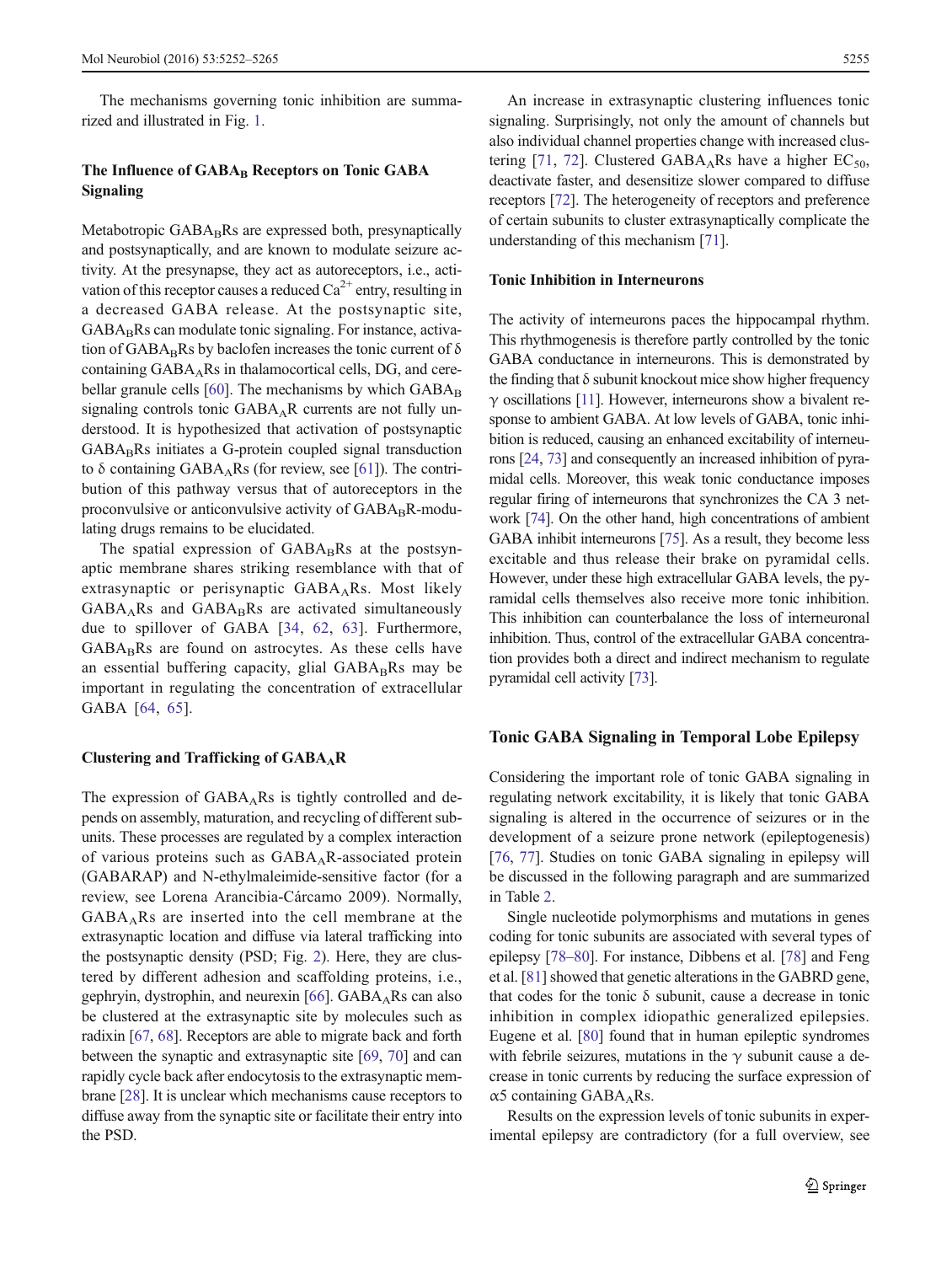<span id="page-4-0"></span>Fig. 2 Receptor trafficking to the membrane and between the extrasynaptic and synaptic site. Additionally, examples of extrasynaptic and synaptic anchoring proteins are shown



Table [2](#page-5-0)). Whereas several studies showed an increase of the  $\alpha$ 5 subunit [[82](#page-11-0)–[84](#page-11-0)] particularly in the DG in the kainate and pilocarpine model, others showed a decrease in CA1 in the pilocarpine model [\[84\]](#page-11-0), in the DG in the kainate model [\[85](#page-11-0)] in CA1, CA2, and CA3 in the pilocarpine model [[83](#page-11-0)], and in the DG, CA1, and CA3 in the hippocampal kindling model and the pilocarpine model [\[86](#page-11-0)–[88\]](#page-11-0). The total and surface expression of the  $\delta$  subunit in the DG of the hippocampus decreases after status epilepticus, both during the latent phase shortly after the induction of a status epilepticus and during the chronic phase, when animals experience spontaneous recurrent sei-zures [\[89](#page-11-0)–[91\]](#page-11-0). As the expression of the  $\delta$  subunit is concomitantly increased in the microsomal fraction, these results suggest that these subunits do not reach the cell membrane and are retained in the endoplasmatic reticiulum. All together, is seems that there is a quantitative decrease in the amount of tonic subunit expression at the messenger RNA (mRNA) and protein level in different hippocampal regions acutely after an epileptogenic insult but also during the chronic phase.

Nonetheless, electrophysiological studies have shown that alteration in the expression of tonic subunits is not accompanied by a functional loss of tonic inhibition [\[89](#page-11-0), [91](#page-11-0)–[93](#page-11-0)]. Some studies even report an increase of tonic signaling in experimental epilepsy shortly after status epilepticus and during the epileptogenic phase in the pilocarpine model [[88,](#page-11-0) [94](#page-11-0)]. If, as animal studies suggest, subunits providing tonic currents are downregulated and tonic inhibition is unchanged or increased, then tonic GABA currents must be maintained by other means. What factors are possibly involved in maintaining tonic currents?

As the amplitude of tonic GABA signaling is determined by the concentration of GABA in the synaptic cleft, an increased GABA concentration could compensate for a decrease in the quantity of tonic receptor subunits. As discussed before, increased extracellular GABA concentrations can result from a reduced activity or number of GATs. Indeed, GAT-1, which is expressed presynaptically, was shown to be upregulated in the molecular layer of the hippocampus acutely after experimental status epilepticus, in the chronic phase in the kainic acid model [[95\]](#page-11-0) and in hippocampal specimen from patients with temporal lobe epilepsy [\[96\]](#page-11-0). Andre et al. [[97](#page-11-0)] have shown that GAT-1 alterations depend on the time point in the epileptogenic process and the region investigated. Whereas GAT-1 was upregulated in the inner molecular layer of the hippocampus, it was downregulated in CA1 in rats with spontaneous, recurrent seizures compared to controls. Another important regulator of extracellular GABA is GAT-3, which is located on glial processes. The expression of both GAT-1 and GAT-3 are altered in hippocampi from TLE patients. As these changes vary per hippocampal subregion and GATs can reverse, causing non-vesicular GABA release, it is difficult to predict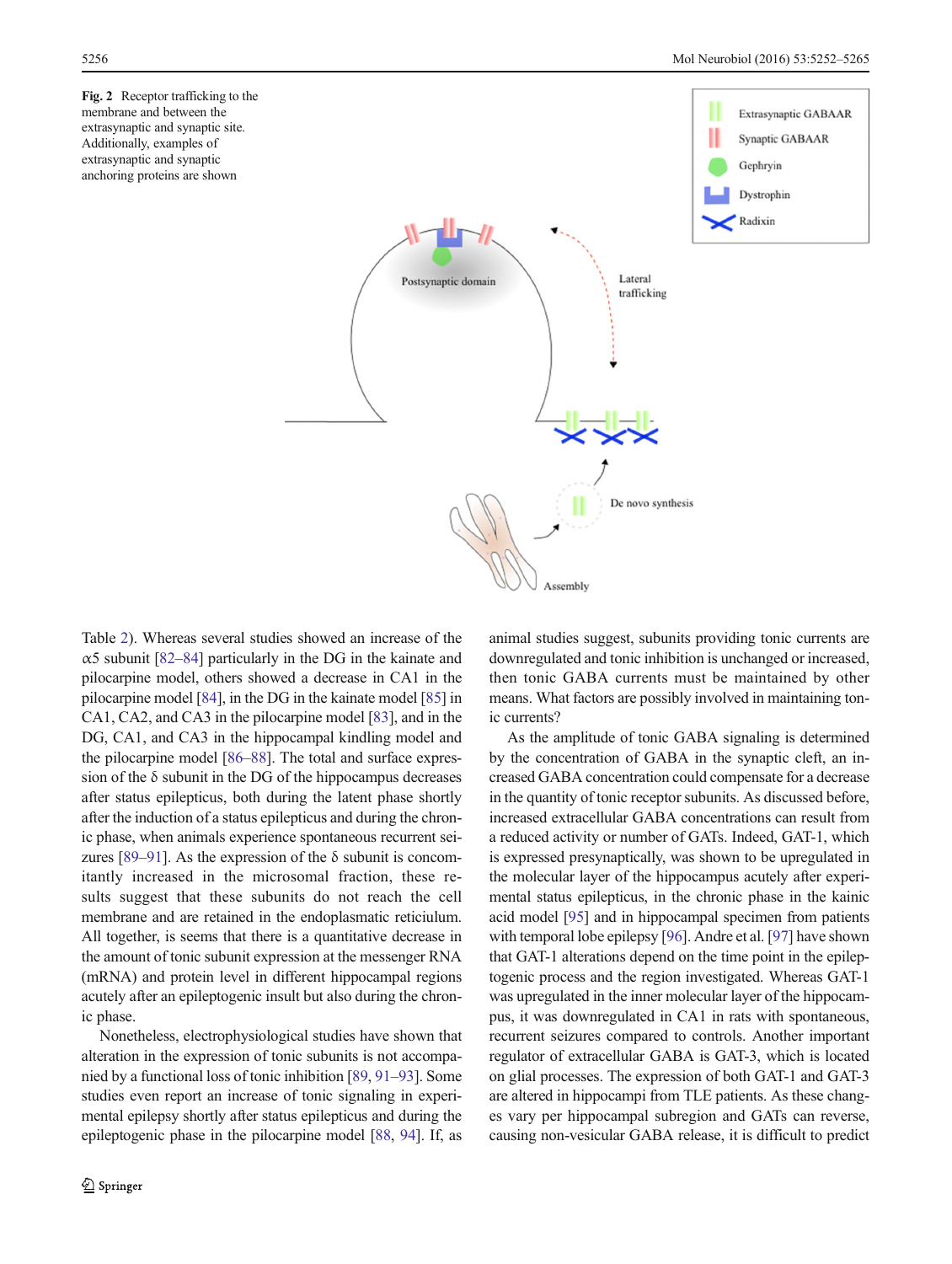<span id="page-5-0"></span>

| Table 2      |      |                                                                           |                                 | Summary of the evidence concerning the role of subunit expression in temporal lobe epilepsy |                                  |                                                                                                                                |                                          |                                                                                                                                                                                                              |
|--------------|------|---------------------------------------------------------------------------|---------------------------------|---------------------------------------------------------------------------------------------|----------------------------------|--------------------------------------------------------------------------------------------------------------------------------|------------------------------------------|--------------------------------------------------------------------------------------------------------------------------------------------------------------------------------------------------------------|
| Author       | Year | Model                                                                     | Species                         | Technique                                                                                   | Cell type                        | Decrease                                                                                                                       | Increase                                 | Additional findings                                                                                                                                                                                          |
| Bouilleret   | 2000 | KA i.c.<br>$\rm SE$                                                       | Mouse                           | E                                                                                           | DG (GC/ML)<br>CAI                | $\alpha 5, \gamma 2$                                                                                                           | $\gamma$ 2, $\alpha$ 5, $\alpha$ 1       | Loss of GAT-1 in CA1 and DG,<br>not in CA3                                                                                                                                                                   |
| Brooks-kayal | 1998 | Pilocarpine<br>SE                                                         | Rat                             | Single-cell mRNA amplification<br>Whole cell patch clamp,                                   | DG                               | $\alpha 1$ (E)                                                                                                                 | α4, δ                                    | Altered sensitivity to zolpidem and zinc<br>Increased GAD67 expression                                                                                                                                       |
| Drexel       | 2013 | KA<br>$\overline{\text{SE}}$                                              | Rat                             | In situ hybridization                                                                       | CA3<br>CAI<br>$\overline{C}$     | $\alpha$ 5, $\gamma$ 2 (E)<br>$\begin{array}{c} \alpha \mathcal{S}, \ \delta \\ \gamma 2 \ (\mathbb{E}), \ \delta \end{array}$ | $\alpha 4, \alpha 1$<br>$\alpha$         |                                                                                                                                                                                                              |
| Fritschy     | 1999 | Pilocarpine<br>SE                                                         | Rat                             | HC                                                                                          | (GC/ML)<br>CA3<br><b>DG</b>      | $\alpha$<br>$\alpha$ 5                                                                                                         | $\frac{\alpha 3}{\gamma 2}$ , $\alpha 5$ |                                                                                                                                                                                                              |
| Goodkin      | 2008 | hippocampal<br>stimulation<br>Continuous<br>$\rm SE$                      | Rat                             | Whole cell patch clamp<br>$\widehat{D}$ G)                                                  |                                  |                                                                                                                                |                                          | Maintenance of tonic GABA currents<br>No reduction of $\delta$ subunit expression                                                                                                                            |
| Houser       | 2003 | SE Pilocarpine                                                            | Rat                             | In situ hybridization<br>HC                                                                 | CA1/2                            | $\infty$                                                                                                                       |                                          |                                                                                                                                                                                                              |
| Kamphuis     | 1995 | Amygdala kindling                                                         | Rat                             | In situ hybridization                                                                       | DG <sub>(GC)</sub>               | $Y^2(L)$                                                                                                                       | $\alpha 1/2/4$ (E),<br>$Y^2(E)$          |                                                                                                                                                                                                              |
| Lee          | 2013 | Pilocarpine<br>$\rm{SE}$                                                  | Rat                             | Whole cell patch (DG)<br>status epilepticus<br>$2-3$ weeks after                            |                                  |                                                                                                                                |                                          | Increase tonic inhibition in GC in DG                                                                                                                                                                        |
| Loup         | 2000 | Human                                                                     | Human, hippocampal<br>sclerosis | HC                                                                                          | DG<br>G <sub>C</sub><br><b>N</b> |                                                                                                                                | $\alpha l, \gamma 2$<br>$\alpha$         |                                                                                                                                                                                                              |
| Naylor       | 2005 | Pilocarpine<br>$\overline{\text{SE}}$                                     | Rat                             | Whole cell patch clamp<br>ê                                                                 |                                  |                                                                                                                                |                                          | Increase in tonic GABA <sub>A</sub> R mediated<br>currents one hour after SE                                                                                                                                 |
| Nishimura    | 2005 | Hippocampal kindling<br>Self-sustained limbic<br>status epilepticus<br>SE | Rat                             | In situ hybridization                                                                       | DG <sub>(GC)</sub><br>CA3<br>CAI | $\alpha 5$ (E/L), $\gamma 2$ (E)<br>$\alpha5$ (E/L),<br>$\alpha5$ (E/L)<br>$\delta$ (EL)                                       | $\gamma 2$ (E)                           |                                                                                                                                                                                                              |
| Peng         | 2004 | SE Pilocarpine                                                            | Mouse                           | HC                                                                                          | DG <sub>(ML)</sub><br>DG (IN)    | $\delta$                                                                                                                       | $\infty$                                 |                                                                                                                                                                                                              |
| Rajasekeran  | 2010 | Continuous hippocampal<br>stimulation<br>SE                               | Rat                             | Western blot<br>Patch clamp                                                                 | $\overline{D}G$                  | δ                                                                                                                              | $\alpha$                                 | Tonic currents are maintained in DG<br>cells post-SE by $\alpha$ 4y2 receptors<br>(allopregnanolone, L655708)<br>sensitivity in epileptic DGC<br>Retention of $\delta$ subunit in ER<br>Reduced neurosteroid |
| Scimemi      | 2005 | Pilocarpine/KA<br>SE                                                      | Rat                             | Whole cell patch clamp<br>CA1<br>HС                                                         | CA1/3                            | $\infty$                                                                                                                       |                                          | Maintenance of tonic GABA<br>currents                                                                                                                                                                        |
| Schwarzer    | 1997 | KA<br>$\rm SE$                                                            | Rat                             | H <sub>C</sub>                                                                              | DG <sub>(ML)</sub>               | α2, δ (E)                                                                                                                      | $\delta, \gamma$ 2 (L)<br>α1/2/4/5,      |                                                                                                                                                                                                              |
| Sun          | 2013 | i.c. CTZ injection                                                        | Cell culture<br>Rat             | Whole cell patch clamp in<br>cultured hippocampal                                           |                                  |                                                                                                                                |                                          | α6β3δ resulted in enhanced<br>Overexpression $\alpha$ 5 $\beta$ 3 $\gamma$ 2 and                                                                                                                             |

 $\underline{\textcircled{\tiny 2}}$  Springer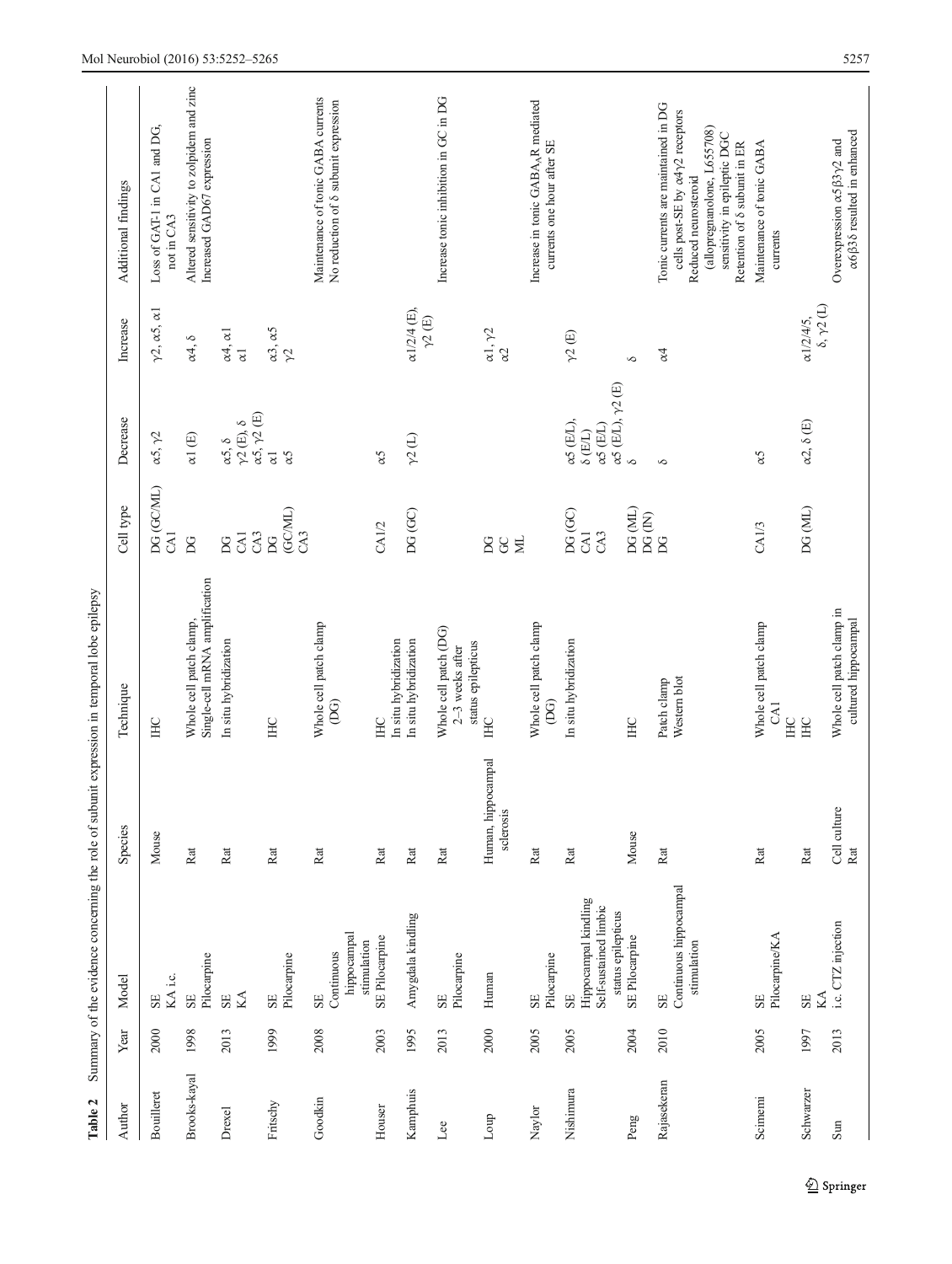| Table 2 (continued) |      |                   |              |                                                                                                                                                           |                       |                                                                                                               |          |                                                                                                                                                    |
|---------------------|------|-------------------|--------------|-----------------------------------------------------------------------------------------------------------------------------------------------------------|-----------------------|---------------------------------------------------------------------------------------------------------------|----------|----------------------------------------------------------------------------------------------------------------------------------------------------|
| Author              |      | Year Model        | Species      | Technique                                                                                                                                                 | Cell type             | Decrease                                                                                                      | Increase | Additional findings                                                                                                                                |
|                     |      |                   |              | neurons overexpressing<br>$\alpha$ 5 $\beta$ 3 $\gamma$ 2 and $\alpha$ 6 $\beta$ 38<br>Field potentials in vivo                                           |                       |                                                                                                               |          | epileptiform burst activity and<br>tonic inhibition and reduced<br>epileptiform activity in vitro<br>THIP (5 µM) suppressed<br>behavioral seizures |
| Tsunashima          | 1997 | KA<br>$\text{SE}$ | Rat          | In situ hybridization                                                                                                                                     | DG (GC)<br>CA1<br>CA3 | $\underset{\delta\in\mathbb{L}}{\text{co}}, \gamma_2 \times \text{E}$<br>α5, γ2 (L)<br>$\alpha$ 5, $\gamma$ 2 |          |                                                                                                                                                    |
| Zhan                | 2009 | Pilocarpine<br>SE | Mouse<br>Rat | Whole cell patch clamp<br>$\widehat{\Theta}$                                                                                                              |                       |                                                                                                               |          | Tonic currents are maintained by<br>Increase in tonic signaling<br>$α4βxδ$ and $α5βxγ$                                                             |
| Zhang               | 2007 | Pilocarpine<br>SE | Mouse        | Immunogold-electronmicroscopy<br>Whole cell patch clamp                                                                                                   | DG (GC)               |                                                                                                               |          | Shift of $\gamma$ 2 toward perisynaptic location<br>Magnitude of tonic GABA<br>currents maintained                                                 |
|                     |      |                   |              | DG hippocampal dentate gyrus, E early, GC granular cell, i.c. intracerebral, IHC immunohistochemistry, IN interneuron, KA kainic acid, ML molecular layer |                       |                                                                                                               |          |                                                                                                                                                    |

the effect of these alterations to hippocampal physiology [[63](#page-10-0) , [95\]](#page-11-0).

Whether an actual functional reversal of transporters occurs in epilepsy is difficult to establish due to the technical restrictions of measuring intracellular GABA concentrations. GAT reversal is eventually favored by an increased rate of GABA synthesis by GAD [\[95\]](#page-11-0) that in its turn can be caused by an increase in metabolic rate of neurons as seen in epilepsy. Another possibility of increasing extracellular GABA is by increased activity of glutamic acid decarboxylase (GAD), the enzyme responsible for GABA synthesis. Esclapez and Houser [[98](#page-11-0)] have shown that GAD 65 and 67 are increased in animals with spontaneous, recurrent epileptic activity at the mRNA and protein level. Acutely after status epilepticus, GAD 65 and 67 expression decreased in the hippocampal hilus, whereas GAD 67 expression in the DG is increased [\[99](#page-11-0)]. In the chronic phase, GAD accumulated in interneurons of the DG [\[82](#page-11-0) , [100](#page-12-0)]. Interestingly, GAD 65 null mice show spontaneous seizures [[101](#page-12-0)].

Additionally, different channels (e.g., two-pore domain potassium channels) and receptors or GABA ARs with a different subunit composition could take over tonic function [\[74](#page-11-0), [102](#page-12-0)]. Indeed, pharmacological experiments demonstrated that increased tonic GABA currents are not mediated by  $\alpha$ 5- but δ-containing GABA<sub>A</sub>Rs in epilepsy [\[88\]](#page-11-0). In several studies, it has been shown that the downregulation of δ subunits in the DG is accompanied with an increase in the expression of receptors containing the  $\alpha$ 4 and  $\gamma$ 2 subunits [\[86](#page-11-0), [89](#page-11-0), [90](#page-11-0), [103](#page-12-0)]. As mentioned before, these receptors have a lower affinity for GABA, which implies that tonic GABA currents can only be maintained if there is an increase in extracellular GABA. Possibly, receptors that are typically expressed synaptically under physiological conditions are increasing shifted toward the extrasynaptic site in epilepsy. Evidence for this process comes from the shift of the  $\gamma$ 2 subunit that is increasingly expressed at the extrasynaptic site in a murine model of epilepsy [[104](#page-12-0)]. Additional electrophysiological studies are necessary to fully understand the functional consequences of quantitative changes in GABA ARs.

# Toward Antiepileptic Drugs that Target Tonic GABA Signaling

Considering that tonic currents are functionally preserved in epilepsy, they constitute a potential treatment target [ [5](#page-9-0) , [15\]](#page-9-0). In order to increase tonic currents, there are two strategies: increasing the extracellular concentration of GABA or agonizing  $GABA<sub>A</sub>Rs$  by ligands binding to tonic subunits. In Fig. [1,](#page-2-0) the mechanisms modulating tonic signaling are displayed. These mechanisms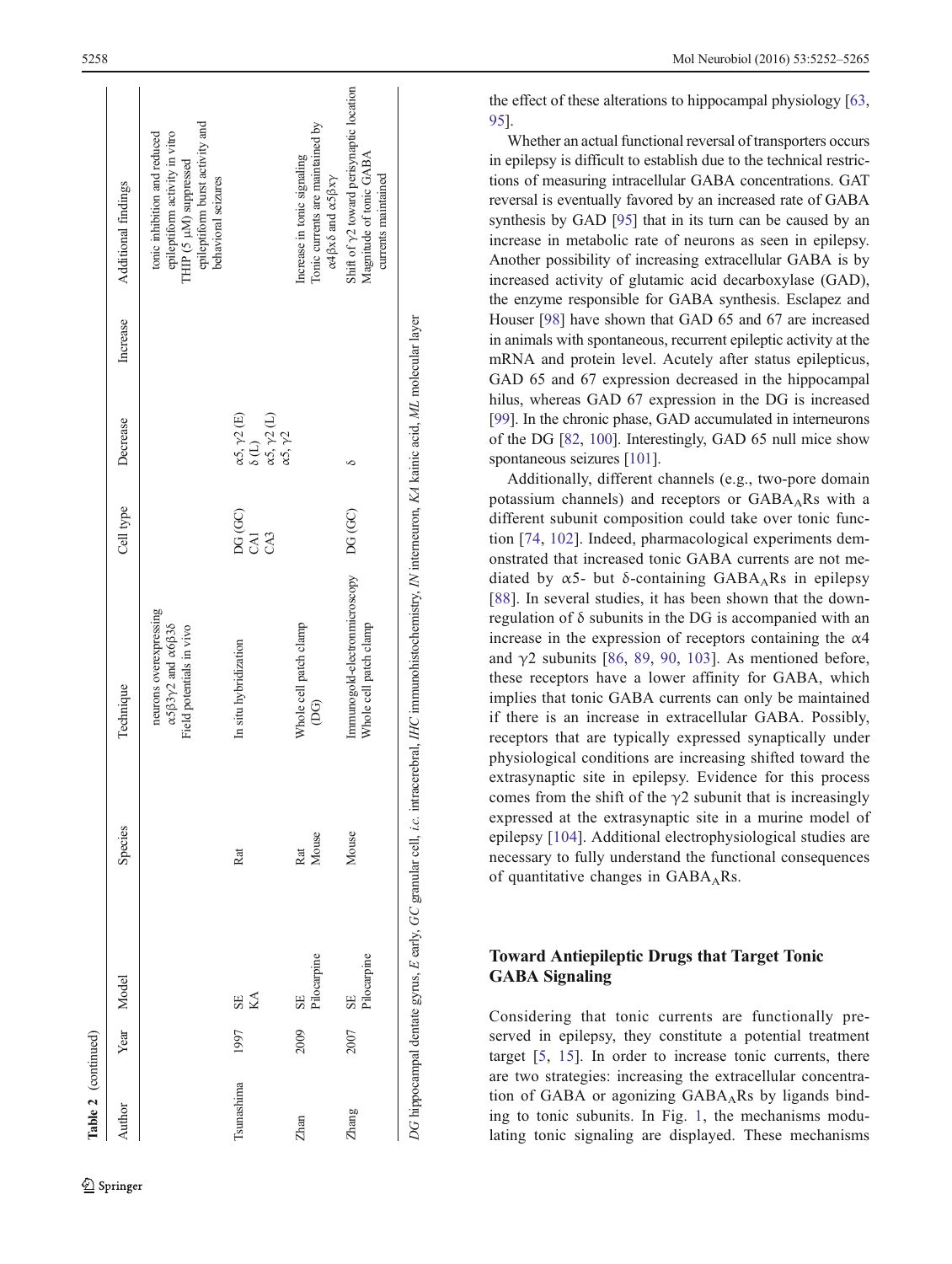will be discussed in the light of increasing tonic inhibition in the next paragraph.

#### Increasing the Extracellular GABA Concentration

Extracellular GABA concentrations are controlled by synthesis, breakdown, and clearance from the synaptic cleft. The synthesis of GABA in the presynaptic terminal is determined by the activity of GAD 65, and the activity of single GAD is influenced by processes such as phosphorylation and the presence of co-factors such as pyridoxal 5′-phosphate. GAD concentrations can be increased by enhancing its transcription by stimulating promoter activity or by influencing epigenetic mechanisms that lead to a higher transcription rate [[89,](#page-11-0) [105\]](#page-12-0). Alternatively, GAD can be potentiated by viral vectormediated targeted delivery of therapeutic GAD. This strategy has already proven to be successful in experimental and clinical studies for Parkinson's disease [[106](#page-12-0)–[108\]](#page-12-0). An advantage of viral vector-mediated targeted delivery therapy is its spatial specificity that potentially eliminates site effects caused by unspecific targeting.

Alternatively, a higher release of GABA could be achieved by increasing the concentration of GABA in individual presynaptic vesicles. GABA is packed into vesicles by vesicular neurotransmitter transporters (VGAT), and their activity depends on electrochemical components. Boosting vesicular GABA transport might be achieved by pharmacologically increasing the activity of VGAT or by increasing its gene expression.

A second mechanism to increase extracellular GABA concentrations is inhibiting breakdown of GABA that is mediated by GABA transaminase (GABA-T). The second-line AED vigabatrin works via irreversibly inhibiting GABA-T [[109,](#page-12-0) [110](#page-12-0)], increasing the concentration GABA in the synaptic cleft [\[111](#page-12-0)]. Furthermore, there is evidence that vigabatrin increases GABA release and constrains glial GABA uptake [[112](#page-12-0), [113\]](#page-12-0). Other more potent and novel inhibitors of GABA-T are ethanolamine-O-sulfate (EOS), L-cycloserine, and phenylethylidenehydrazine. Interestingly, the latter is used in various psychiatric disorders and increase extracellular GABA concentrations in vivo and decrease epileptiform activity in the rat ex vivo [[114](#page-12-0)]. However, its anticonvulsant properties in vivo varied depending on the seizure model used. Several other GABA-T inhibitors such as gabaculine, gammaacetylenic GABA, and gamma-vinyl GABA do not appear suitable for treatment of convulsive disorders in humans due to their severe and sometimes lethal side effects [[115\]](#page-12-0).

The last mechanism to increase extracellular GABA concentrations is by decreasing GABA clearance from the synaptic cleft by influencing GAT. Two drugs acting at GATs are SNAP-5114 and tiagabine that inhibit GAT-2 and -3, and GAT-1, respectively [\[116](#page-12-0)]. Indeed, they increase the concentration of extracellular GABA in vivo [\[117\]](#page-12-0). Tiagabine seems to be efficient as an add-on treatment in partial and secondarily generalized seizures, reducing seizure frequency [[118](#page-12-0)]. However, clinical data show disappointing results with patients suffering from paradoxical proconvulsive effects [\[119\]](#page-12-0). So far, no pharmaceutical interventions exits that acts by reversing GATs.

### Extrasynaptic  $GABA_AR$  Agonists

In addition to enhancing extracellular GABA, enhancement of tonic  $GABA<sub>A</sub>Rs$  can also be achieved by using specific agonists. Ganaxolone is a neurosteroid and a tonic GABA<sub>A</sub>R agonist, binding to and influencing the  $\delta$  subunit. At low concentrations, it potentiates GABAARs (positive allosteric modulator), while at higher doses, it acts by directly binding to the δ subunit. Several studies using ganaxolone show promising results, both in rodent seizure models [[120](#page-12-0)–[122\]](#page-12-0) as well as in clinical studies [\[123\]](#page-12-0). In patients with infantile spasms, seizure frequency was decreased by at least 50 % in one third of the patients [\[124\]](#page-12-0). The frequency of occurrence and type of side effects were comparable to classic antiepileptic drugs. Currently, ganoxalone is investigated as an adjunctive treatment in patients with drug-resistant, partial onset seizures (trial identifier NCT01963208).

Also, the anesthetic 4,5,6,7-tetrahydroisoxazolo(5,4 c)pyridin-3-ol (THIP, gaboxadol) agonizes the δ subunit. THIP can reduce spikes in vitro and in vivo [[125](#page-12-0), [126](#page-12-0)]. In a clinical study with a small sample size, a trend toward seizure reduction was demonstrated [[127](#page-12-0)]. However, there is conflicting evidence showing no effect on epileptiform activity [\[128,](#page-12-0) [129\]](#page-12-0). Other anesthetics, which selectively target the  $\delta$  subunit are alphaxalone and propofol. Due to its anesthetic effects, these drugs are not suitable for the treatment of epilepsy.

A relatively new compound binding selectively to the  $\delta$ subunit is the GABA agonist DS-1 and an enhancer DS-2. DS-2 has been shown to increase tonic currents in the thalamic neurons in vitro [[130](#page-12-0)].

#### Challenges of Enhancing Tonic Signaling

The development of AEDs aimed at tonic receptors is not straightforward due to several reasons. First of all, the longterm use of tonic  $GABA_AR$  agonists, in particular neurosteroids, can lead to a downregulation of  $\alpha$ 4 and δ subunits. The elimination of the binding site by downregulation ceases the potential long-term benefits of this strategy. Furthermore, AEDs can have side effects. Side effects depend on the concentration of the compound and the distribution in the central nervous system. However, one advantage of extrasynaptic  $GABA<sub>A</sub>Rs$  is their cell type and brain regionspecific subunit composition. The advantage of this heterogeneity of receptors is that all subunits differ in their affinity for agonists and antagonists. The aspecificity of drugs can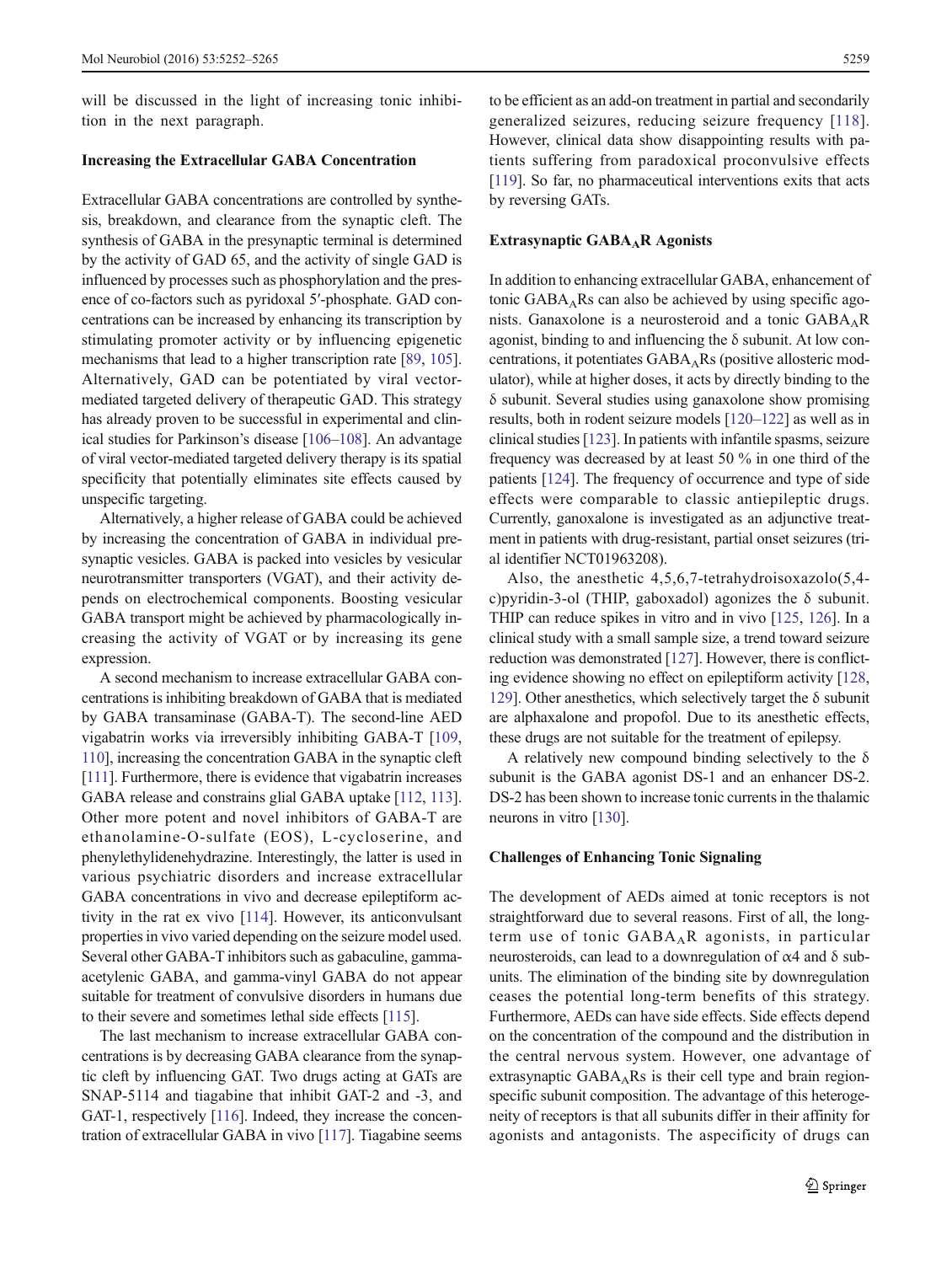therefore be partially overcome by using different dosages of AEDs. For instance, δ subunit containing receptors have the highest affinity for GABA.

Furthermore, compensatory alterations in other cells or brain regions could be a cause of ineffectiveness of AEDs. For instance, increasing GABA concentrations through inhibition of GAT-3 is not effective in the hippocampus due to the compensatory action of GAT-1. In the thalamus, however, GAT-3 inhibition increases tonic signaling. Related to these region-specific effects is the fact that certain types of epilepsy appear to be more suitable targets for tonic GABA modulation. For instance, in the absence of seizures, tonic inhibition in the thalamus is upregulated rather than downregulated [\[76\]](#page-11-0). Enhancing tonic signaling triggers slow wave discharges—a hallmark of this type of epilepsy—and consequently aggravates seizures [[131](#page-12-0)]. In this light, it becomes plausible that an increase in tonic inhibition particularly in the thalamus causes absence-like side effects.

It is important to realize that an increase in extracellular GABA has consequences for synaptic receptors and receptors on which GABA acts as a (partial) ligand (i.e.,  $\text{GABA}_R\text{Rs}$ ). In this regard, it might be sometimes difficult to disentangle whether the specific increase in tonic currents or a gross enhancement in the inhibitory tone causes antiepileptiform effects.

#### Future Directions for the Development of Tonic AEDs

To overcome the challenges described above, it is necessary to reveal the complex network effects of tonic signaling and develop more specific and targeted drugs. By targeting specific subunits, one could make use of the particular pharmacokinetic properties such as affinity, channel opening time, refractory period, etc., which would allow fine-tuning of neuronal activity in the presence of varying concentrations of antagonist or agonists [[23](#page-9-0), [24,](#page-9-0) [88](#page-11-0), [132\]](#page-13-0).

Potential new specific strategies are evolving. An example of a cell-type specific therapy is optogenetics [\[133](#page-13-0)]. With optogenetics, certain genetically manipulated neurons are inhibited or excited by light. If one succeeds in selectively inhibiting the principal neuron only in the epileptogenic zone or increasing the activity of interneurons, this would potentially create new treatment opportunities. In the case of epilepsy, it could be beneficial to increase the release of GABA and therefore increase ambient GABA concentrations, which, in turn, can activate extrasynaptic receptors. Considering the important buffering capacity of astroglia cells, those might also form an attractive target with regard to regulating the concentration of extracellular GABA.

Additionally, by using cell-specific approaches, side effects could be limited. Also, designer receptors exclusively

activated by designer drugs (DREADDs) might evolve as future treatment strategy [[134](#page-13-0)]. With DREADDs, receptors are administered to the central nervous system via a viral vector into specific cell types. A specific oral drug activates these receptors. In fact, in epilepsy, there are two options with regard to DREADDs [[135](#page-13-0)]. On one hand, inserting the receptor into the presynaptic gabaergic terminal and activating it by the oral drug could increase presynaptic GABA release and therefore augment not only tonic but also phasic inhibition. On the other hand, the precise activation of certain interneuron populations in the epileptogenic zone might contribute to a higher excitation threshold of the principal neuron, which, in turn, might be beneficial at the network level. The advantage of this procedure is the specificity of the treatment and fact that it is less invasive compared to optogenetic techniques.

Another strategy might be to interfere with receptor trafficking. A potential approach would be to enhance tonic signaling by increasing receptor expression and anchoring. This could be achieved by stimulating de novo synthesis or by promoting the migration of receptors from the synaptic to the extrasynaptic site. A potential consequence might be the loss of synaptic receptors, which, in turn, leads to the loss of phasic inhibition, which is detrimental to epilepsy. Next to increasing de novo synthesis, shuttling of ready-made receptors to the cell surface could be enhanced.

Lastly, it might be desirable to improve anchoring at the extrasynaptic side. In this regard, anchoring proteins such as radixin might play a crucial role. Whereas disrupting certain protein-protein interactions becomes more feasible by using virus-derived proteins [[136,](#page-13-0) [137\]](#page-13-0), enhancing these interactions is more difficult.

# **Conclusion**

Tonic inhibition is maintained in epilepsy and therefore serves as an attractive substrate for interventions. Drugs aimed at tonic GABA signaling, such as ganoxalone, show promising anticonvulsive results in rodent studies, but they trigger side effects as well. Future detailed knowledge about receptor trafficking and particular changes in specific brain regions will contribute to more rational drug design leading to more potent drugs with fewer side effects.

Conflict of Interest Sandra Schipper declares that she has no conflict of interest. Marlien Aalbers declares that she has no conflict of interest. Kim Rijkers declares that she has no conflict of interest. Ann Swijsen declares that she has no conflict of interest. Jean-Michel Rigo declares that he has no conflict of interest. Govert Hoogland declares that he has no conflict of interest. Johannes Vles declares that he has no conflict of interest. This article does not contain any studies with human or animal subjects.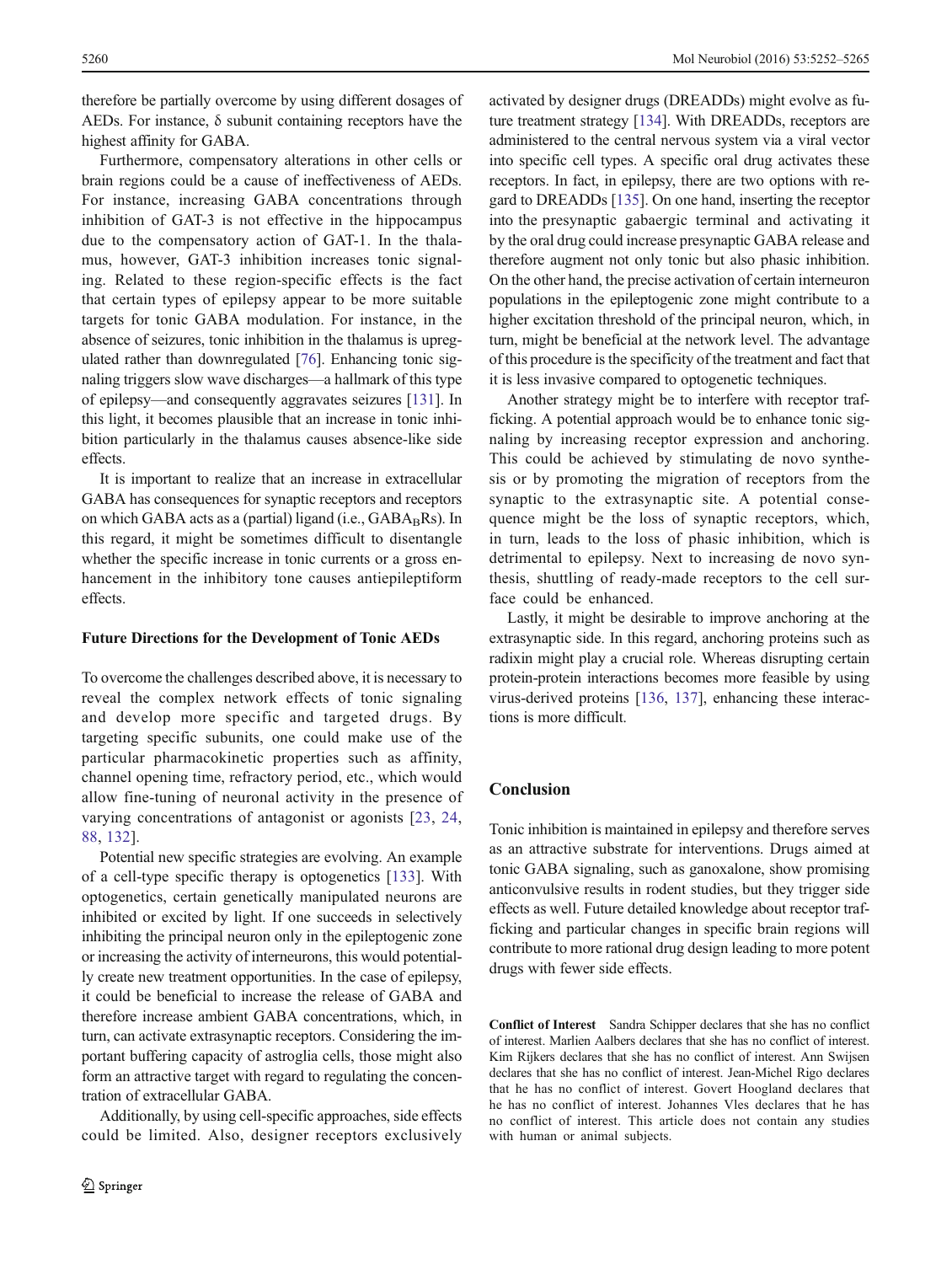<span id="page-9-0"></span>Open Access This article is distributed under the terms of the Creative Commons Attribution 4.0 International License (http:// creativecommons.org/licenses/by/4.0/), which permits unrestricted use, distribution, and reproduction in any medium, provided you give appropriate credit to the original author(s) and the source, provide a link to the Creative Commons license, and indicate if changes were made.

## **References**

- 1. World Health Organization (2012) Epilepsy Fact Sheet [http://](http://www.who.int/mediacentre/factsheets/fs999/en/) [www.who.int/mediacentre/factsheets/fs999/en/](http://www.who.int/mediacentre/factsheets/fs999/en/). Accessed 30th november 2014
- 2. Wiebe S (2000) Epidemiology of temporal lobe epilepsy. Can J Neurol Sci Le J Can Sci Neurol 27(1):S6–10
- 3. Kwan P, Brodie MJ (2000) Early identification of refractory epilepsy. N Engl J Med 342(5):314–319. doi:[10.1056/](http://dx.doi.org/10.1056/NEJM200002033420503) [NEJM200002033420503](http://dx.doi.org/10.1056/NEJM200002033420503)
- 4. Kwan P, Arzimanoglou A, Berg AT, Brodie MJ, Allen Hauser W, Mathern G, Moshe SL, Perucca E et al (2010) Definition of drug resistant epilepsy: consensus proposal by the ad hoc Task Force of the ILAE Commission on Therapeutic Strategies. Epilepsia 51(6): 1069–1077. doi:[10.1111/j.1528-1167.2009.02397.x](http://dx.doi.org/10.1111/j.1528-1167.2009.02397.x)
- 5. Farrant M, Nusser Z (2005) Variations on an inhibitory theme: phasic and tonic activation of GABA(A) receptors. Nat Rev Neurosci 6(3):215–229. doi[:10.1038/nrn1625](http://dx.doi.org/10.1038/nrn1625)
- 6. Glykys J, Mody I (2007) Activation of GABAA receptors: views from outside the synaptic cleft. Neuron 56(5):763–770. doi:[10.](http://dx.doi.org/10.1016/j.neuron.2007.11.002) [1016/j.neuron.2007.11.002](http://dx.doi.org/10.1016/j.neuron.2007.11.002)
- 7. Caraiscos VB, Elliott EM, You-Ten KE, Cheng VY, Belelli D, Newell JG, Jackson MF, Lambert JJ et al (2004) Tonic inhibition in mouse hippocampal CA1 pyramidal neurons is mediated by alpha5 subunit-containing gamma-aminobutyric acid type A receptors. Proc Natl Acad Sci U S A 101(10):3662–3667. doi:[10.](http://dx.doi.org/10.1073/pnas.0307231101) [1073/pnas.0307231101](http://dx.doi.org/10.1073/pnas.0307231101)
- 8. Semyanov A, Walker MC, Kullmann DM, Silver RA (2004) Tonically active GABA A receptors: modulating gain and maintaining the tone. Trends Neurosci 27(5):262–269. doi:[10.1016/j.](http://dx.doi.org/10.1016/j.tins.2004.03.005) [tins.2004.03.005](http://dx.doi.org/10.1016/j.tins.2004.03.005)
- 9. Pavlov I, Savtchenko LP, Kullmann DM, Semyanov A, Walker MC (2009) Outwardly rectifying tonically active GABAA receptors in pyramidal cells modulate neuronal offset, not gain. J Neurosci Off J Soc Neurosci 29(48):15341–15350. doi[:10.1523/](http://dx.doi.org/10.1523/JNEUROSCI.2747-09.2009) [JNEUROSCI.2747-09.2009](http://dx.doi.org/10.1523/JNEUROSCI.2747-09.2009)
- 10. Holter NI, Zylla MM, Zuber N, Bruehl C, Draguhn A (2010) Tonic GABAergic control of mouse dentate granule cells during postnatal development. Eur J Neurosci 32(8):1300–1309. doi:[10.](http://dx.doi.org/10.1111/j.1460-9568.2010.07331.x) [1111/j.1460-9568.2010.07331.x](http://dx.doi.org/10.1111/j.1460-9568.2010.07331.x)
- 11. Mann EO, Mody I (2010) Control of hippocampal gamma oscillation frequency by tonic inhibition and excitation of interneurons. Nat Neurosci 13(2):205–212. doi:[10.1038/nn.2464](http://dx.doi.org/10.1038/nn.2464)
- 12. Martin LJ, Zurek AA, MacDonald JF, Roder JC, Jackson MF, Orser BA (2010) Alpha5GABAA receptor activity sets the threshold for long-term potentiation and constrains hippocampusdependent memory. J Neurosci Off J Soc Neurosci 30(15):5269– 5282. doi[:10.1523/JNEUROSCI.4209-09.2010](http://dx.doi.org/10.1523/JNEUROSCI.4209-09.2010)
- 13. Duveau V, Laustela S, Barth L, Gianolini F, Vogt KE, Keist R, Chandra D, Homanics GE et al (2011) Spatiotemporal specificity of GABAA receptor-mediated regulation of adult hippocampal neurogenesis. Eur J Neurosci 34(3):362–373. doi[:10.1111/j.](http://dx.doi.org/10.1111/j.1460-9568.2011.07782.x) [1460-9568.2011.07782.x](http://dx.doi.org/10.1111/j.1460-9568.2011.07782.x)
- 14. Ge S, Goh EL, Sailor KA, Kitabatake Y, Ming GL, Song H (2006) GABA regulates synaptic integration of newly generated neurons

in the adult brain. Nature 439(7076):589–593. doi[:10.1038/](http://dx.doi.org/10.1038/nature04404) [nature04404](http://dx.doi.org/10.1038/nature04404)

- 15. Mody I, Pearce RA (2004) Diversity of inhibitory neurotransmission through GABA(A) receptors. Trends Neurosci 27(9):569– 575. doi[:10.1016/j.tins.2004.07.002](http://dx.doi.org/10.1016/j.tins.2004.07.002)
- 16. Luscher B, Keller CA (2004) Regulation of GABAA receptor trafficking, channel activity, and functional plasticity of inhibitory synapses. Pharmacol Ther 102(3):195–221. doi:[10.1016/j.](http://dx.doi.org/10.1016/j.pharmthera.2004.04.003) [pharmthera.2004.04.003](http://dx.doi.org/10.1016/j.pharmthera.2004.04.003)
- 17. Olsen RW, Sieghart W (2008) International Union of Pharmacology. LXX. Subtypes of gamma-aminobutyric acid(A) receptors: classification on the basis of subunit composition, pharmacology, and function. Update. Pharmacol Rev 60(3):243–260. doi[:10.1124/pr.108.00505](http://dx.doi.org/10.1124/pr.108.00505)
- 18. Rudolph U, Mohler H (2004) Analysis of GABAA receptor function and dissection of the pharmacology of benzodiazepines and general anesthetics through mouse genetics. Annu Rev Pharmacol Toxicol 44:475–498. doi:[10.1146/annurev.pharmtox.44.101802.](http://dx.doi.org/10.1146/annurev.pharmtox.44.101802.121429) [121429](http://dx.doi.org/10.1146/annurev.pharmtox.44.101802.121429)
- 19. Lee V, Maguire J (2014) The impact of tonic GABAA receptormediated inhibition on neuronal excitability varies across brain region and cell type. Front Neural Circ 8:3. doi[:10.3389/fncir.](http://dx.doi.org/10.3389/fncir.2014.00003) [2014.00003](http://dx.doi.org/10.3389/fncir.2014.00003)
- 20. Sieghart W, Sperk G (2002) Subunit composition, distribution and function of GABA(A) receptor subtypes. Curr Top Med Chem 2(8):795–816
- 21. Wei W, Zhang N, Peng Z, Houser CR, Mody I (2003) Perisynaptic localization of delta subunit-containing GABA(A) receptors and their activation by GABA spillover in the mouse dentate gyrus. J Neurosci: Off J Soc Neurosci 23(33):10650–10661
- 22. Nusser Z, Sieghart W, Somogyi P (1998) Segregation of different GABAA receptors to synaptic and extrasynaptic membranes of cerebellar granule cells. J Neurosci: Off J Soc Neurosci 18(5): 1693–1703
- 23. Glykys J, Mody I (2006) Hippocampal network hyperactivity after selective reduction of tonic inhibition in GABA A receptor alpha5 subunit-deficient mice. J Neurophysiol 95(5):2796–2807. doi:[10.](http://dx.doi.org/10.1152/jn.01122.2005) [1152/jn.01122.2005](http://dx.doi.org/10.1152/jn.01122.2005)
- 24. Semyanov A, Walker MC, Kullmann DM (2003) GABA uptake regulates cortical excitability via cell type-specific tonic inhibition. Nat Neurosci 6(5):484–490. doi[:10.1038/nn1043](http://dx.doi.org/10.1038/nn1043)
- 25. Stell BM, Brickley SG, Tang CY, Farrant M, Mody I (2003) Neuroactive steroids reduce neuronal excitability by selectively enhancing tonic inhibition mediated by delta subunit-containing GABAA receptors. Proc Natl Acad Sci U S A 100(24):14439– 14444. doi[:10.1073/pnas.2435457100](http://dx.doi.org/10.1073/pnas.2435457100)
- 26. Glykys J, Mann EO, Mody I (2008) Which GABA(A) receptor subunits are necessary for tonic inhibition in the hippocampus? J Neurosci: Off J Soc Neurosci 28(6):1421–1426. doi[:10.1523/](http://dx.doi.org/10.1523/JNEUROSCI.4751-07.2008) [JNEUROSCI.4751-07.2008](http://dx.doi.org/10.1523/JNEUROSCI.4751-07.2008)
- 27. Serwanski DR, Miralles CP, Christie SB, Mehta AK, Li X, De Blas AL (2006) Synaptic and nonsynaptic localization of GABAA receptors containing the alpha5 subunit in the rat brain. J Comp Neurol 499(3):458–470. doi[:10.1002/cne.21115](http://dx.doi.org/10.1002/cne.21115)
- 28. Michels G, Moss SJ (2007) GABAA receptors: properties and trafficking. Crit Rev Biochem Mol Biol 42(1):3–14. doi[:10.](http://dx.doi.org/10.1080/10409230601146219) [1080/10409230601146219](http://dx.doi.org/10.1080/10409230601146219)
- 29. Knoflach F, Benke D, Wang Y, Scheurer L, Luddens H, Hamilton BJ, Carter DB, Mohler H et al (1996) Pharmacological modulation of the diazepam-insensitive recombinant gamma-aminobutyric acidA receptors alpha 4 beta 2 gamma 2 and alpha 6 beta 2 gamma 2. Mol Pharmacol 50(5):1253–1261
- 30. Fisher JL, Macdonald RL (1997) Single channel properties of recombinant GABAA receptors containing gamma 2 or delta subtypes expressed with alpha 1 and beta 3 subtypes in mouse L929 cells. J Physiol 505(Pt 2):283–297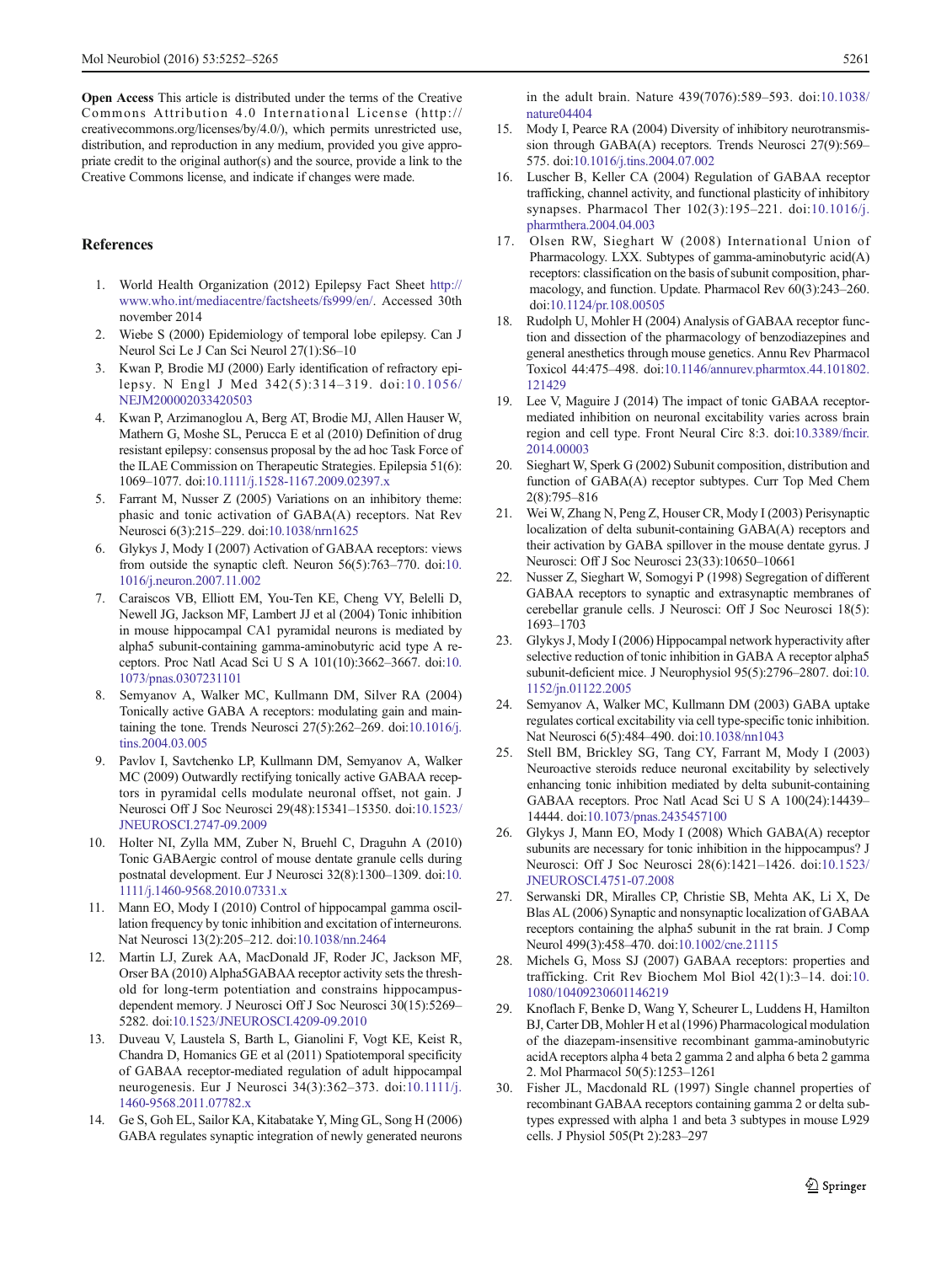- <span id="page-10-0"></span>31. Bohme I, Rabe H, Luddens H (2004) Four amino acids in the alpha subunits determine the gamma-aminobutyric acid sensitivities of GABAA receptor subtypes. J Biol Chem 279(34):35193– 35200. doi[:10.1074/jbc.M405653200](http://dx.doi.org/10.1074/jbc.M405653200)
- 32. Minier F, Sigel E (2004) Positioning of the alpha-subunit isoforms confers a functional signature to gamma-aminobutyric acid type A receptors. Proc Natl Acad Sci U S A 101(20):7769–7774. doi:[10.](http://dx.doi.org/10.1073/pnas.0400220101) [1073/pnas.0400220101](http://dx.doi.org/10.1073/pnas.0400220101)
- 33. Brown N, Kerby J, Bonnert TP, Whiting PJ, Wafford KA (2002) Pharmacological characterization of a novel cell line expressing human alpha(4)beta(3)delta GABA(A) receptors. Br J Pharmacol 136(7):965–974. doi[:10.1038/sj.bjp.0704795](http://dx.doi.org/10.1038/sj.bjp.0704795)
- 34. Rossi DJ, Hamann M (1998) Spillover-mediated transmission at inhibitory synapses promoted by high affinity alpha6 subunit GABA(A) receptors and glomerular geometry. Neuron 20(4): 783–795
- 35. Otis TS, Staley KJ, Mody I (1991) Perpetual inhibitory activity in mammalian brain slices generated by spontaneous GABA release. Brain Res 545(1–2):142–150
- 36. Barbour B, Hausser M (1997) Intersynaptic diffusion of neurotransmitter. Trends Neurosci 20(9):377–384
- 37. Wall MJ, Usowicz MM (1997) Development of action potentialdependent and independent spontaneous GABAA receptormediated currents in granule cells of postnatal rat cerebellum. Eur J Neurosci 9(3):533–548
- 38. Rossi DJ, Hamann M, Attwell D (2003) Multiple modes of GABAergic inhibition of rat cerebellar granule cells. J Physiol 548(Pt 1):97–110. doi:[10.1113/jphysiol.2002.036459](http://dx.doi.org/10.1113/jphysiol.2002.036459)
- 39. Yoon BE, Lee CJ (2014) GABA as a rising gliotransmitter. Frontiers Neural Circ 8:141. doi[:10.3389/fncir.2014.00141](http://dx.doi.org/10.3389/fncir.2014.00141)
- 40. Zilberter Y, Kaiser KM, Sakmann B (1999) Dendritic GABA release depresses excitatory transmission between layer 2/3 pyramidal and bitufted neurons in rat neocortex. Neuron 24(4):979–988
- 41. Le Meur K, Mendizabal-Zubiaga J, Grandes P, Audinat E (2012) GABA release by hippocampal astrocytes. Front Comput Neurosci 6:59. doi:[10.3389/fncom.2012.00059](http://dx.doi.org/10.3389/fncom.2012.00059)
- 42. Kozlov AS, Angulo MC, Audinat E, Charpak S (2006) Target cell-specific modulation of neuronal activity by astrocytes. Proc Natl Acad Sci U S A 103(26):10058–10063. doi[:10.1073/pnas.](http://dx.doi.org/10.1073/pnas.0603741103) [0603741103](http://dx.doi.org/10.1073/pnas.0603741103)
- 43. Jimenez-Gonzalez C, Pirttimaki T, Cope DW, Parri HR (2011) Non-neuronal, slow GABA signalling in the ventrobasal thalamus targets delta-subunit-containing GABA(A) receptors. Eur J Neurosci 33(8):1471–1482. doi[:10.1111/j.1460-9568.2011.](http://dx.doi.org/10.1111/j.1460-9568.2011.07645.x) [07645.x](http://dx.doi.org/10.1111/j.1460-9568.2011.07645.x)
- 44. Lee S, Yoon BE, Berglund K, Oh SJ, Park H, Shin HS, Augustine GJ, Lee CJ (2010) Channel-mediated tonic GABA release from glia. Science 330(6005):790–796. doi:[10.1126/science.1184334](http://dx.doi.org/10.1126/science.1184334)
- 45. Attwell D, Barbour B, Szatkowski M (1993) Nonvesicular release of neurotransmitter. Neuron 11(3):401–407
- 46. Cammack JN, Rakhilin SV, Schwartz EA (1994) A GABA transporter operates asymmetrically and with variable stoichiometry. Neuron 13(4):949–960
- 47. Levi G, Raiteri M (1993) Carrier-mediated release of neurotransmitters. Trends Neurosci 16(10):415–419
- 48. Lu CC, Hilgemann DW (1999) GAT1 (GABA:Na+:Cl-) cotransport function. Kinetic studies in giant Xenopus oocyte membrane patches. J Gen Physiol 114(3):445–457
- 49. O'Malley DM, Sandell JH, Masland RH (1992) Co-release of acetylcholine and GABA by the starburst amacrine cells. J Neurosci: Off J Soc Neurosci 12(4):1394–1408
- 50. Pin JP, Bockaert J (1989) Two distinct mechanisms, differentially affected by excitatory amino acids, trigger GABA release from fetal mouse striatal neurons in primary culture. J Neurosci: Off J Soc Neurosci 9(2):648–656
- 51. Schwartz EA (1987) Depolarization without calcium can release gamma-aminobutyric acid from a retinal neuron. Science 238(4825):350–355
- 52. Wlodarczyk AI, Sylantyev S, Herd MB, Kersante F, Lambert JJ, Rusakov DA, Linthorst AC, Semyanov A et al (2013) GABAindependent GABAA receptor openings maintain tonic currents. J Neurosci: Off J Soc Neurosci 33(9):3905–3914. doi[:10.1523/](http://dx.doi.org/10.1523/JNEUROSCI.4193-12.2013) [JNEUROSCI.4193-12.2013](http://dx.doi.org/10.1523/JNEUROSCI.4193-12.2013)
- 53. McCartney MR, Deeb TZ, Henderson TN, Hales TG (2007) Tonically active GABAA receptors in hippocampal pyramidal neurons exhibit constitutive GABA-independent gating. Mol Pharmacol 71(2):539–548. doi[:10.1124/mol.106.028597](http://dx.doi.org/10.1124/mol.106.028597)
- 54. Sigel E, Baur R, Malherbe P, Mohler H (1989) The rat beta 1 subunit of the GABAA receptor forms a picrotoxin-sensitive anion channel open in the absence of GABA. FEBS Lett 257(2): 377–379
- 55. Maksay G, Thompson SA, Wafford KA (2003) The pharmacology of spontaneously open alpha 1 beta 3 epsilon GABA A receptor-ionophores. Neuropharmacology 44(8):994–1002
- 56. Lindquist CE, Dalziel JE, Cromer BA, Birnir B (2004) Penicillin blocks human alpha 1 beta 1 and alpha 1 beta 1 gamma 2S GABAA channels that open spontaneously. Eur J Pharmacol 496(1–3):23–32. doi[:10.1016/j.ejphar.2004.06.004](http://dx.doi.org/10.1016/j.ejphar.2004.06.004)
- 57. Birnir B, Everitt AB, Lim MS, Gage PW (2000) Spontaneously opening GABA(A) channels in CA1 pyramidal neurones of rat hippocampus. J Membrane Biol 174(1):21–29
- 58. Maguire J, Mody I (2008) GABA(A)R plasticity during pregnancy: relevance to postpartum depression. Neuron 59(2):207–213. doi[:10.1016/j.neuron.2008.06.019](http://dx.doi.org/10.1016/j.neuron.2008.06.019)
- Maguire J, Mody I (2009) Steroid hormone fluctuations and GABA(A)R plasticity. Psychoneuroendocrinology 34(Suppl 1): S84–90. doi[:10.1016/j.psyneuen.2009.06.019](http://dx.doi.org/10.1016/j.psyneuen.2009.06.019)
- 60. Tao W, Higgs MH, Spain WJ, Ransom CB (2013) Postsynaptic GABAB receptors enhance extrasynaptic GABAA receptor function in dentate gyrus granule cells. J Neurosci Off J Soc Neurosci 33(9):3738–3743. doi:[10.1523/JNEUROSCI.4829-12.2013](http://dx.doi.org/10.1523/JNEUROSCI.4829-12.2013)
- 61. Connelly WM, Fyson SJ, Errington AC, McCafferty CP, Cope DW, Di Giovanni G, Crunelli V (2013) GABAB receptors regulate extrasynaptic GABAA receptors. J Neurosci Off J Soc Neurosci 33(9):3780–3785. doi[:10.1523/JNEUROSCI.4989-12.](http://dx.doi.org/10.1523/JNEUROSCI.4989-12.2013) [2013](http://dx.doi.org/10.1523/JNEUROSCI.4989-12.2013)
- 62. Scanziani M, Gahwiler BH, Thompson SM (1991) Paroxysmal inhibitory potentials mediated by GABAB receptors in partially disinhibited rat hippocampal slice cultures. J Physiol 444:375–396
- 63. During MJ, Spencer DD (1993) Extracellular hippocampal glutamate and spontaneous seizure in the conscious human brain. Lancet 341(8861):1607–1610
- 64. Barbaresi P (2007) Cellular and subcellular localization of the GABA(B) receptor 1a/b subunit in the rat periaqueductal gray matter. J Comp Neurol 505(5):478–492. doi[:10.1002/cne.21509](http://dx.doi.org/10.1002/cne.21509)
- 65. Andersson M, Blomstrand F, Hanse E (2007) Astrocytes play a critical role in transient heterosynaptic depression in the rat hippocampal CA1 region. J Physiol 585(Pt 3):843–852. doi:[10.1113/](http://dx.doi.org/10.1113/jphysiol.2007.142737) [jphysiol.2007.142737](http://dx.doi.org/10.1113/jphysiol.2007.142737)
- 66. Tretter V, Mukherjee J, Maric HM, Schindelin H, Sieghart W, Moss SJ (2012) Gephyrin, the enigmatic organizer at GABAergic synapses. Front Cell Neurosci 6:23. doi[:10.3389/](http://dx.doi.org/10.3389/fncel.2012.00023) [fncel.2012.00023](http://dx.doi.org/10.3389/fncel.2012.00023)
- 67. Jacob TC, Moss SJ, Jurd R (2008) GABA(A) receptor trafficking and its role in the dynamic modulation of neuronal inhibition. Nat Rev Neurosci 9(5):331–343. doi[:10.1038/nrn2370](http://dx.doi.org/10.1038/nrn2370)
- 68. Loebrich S, Bahring R, Katsuno T, Tsukita S, Kneussel M (2006) Activated radixin is essential for GABAA receptor alpha5 subunit anchoring at the actin cytoskeleton. EMBO J 25(5):987–999. doi: [10.1038/sj.emboj.7600995](http://dx.doi.org/10.1038/sj.emboj.7600995)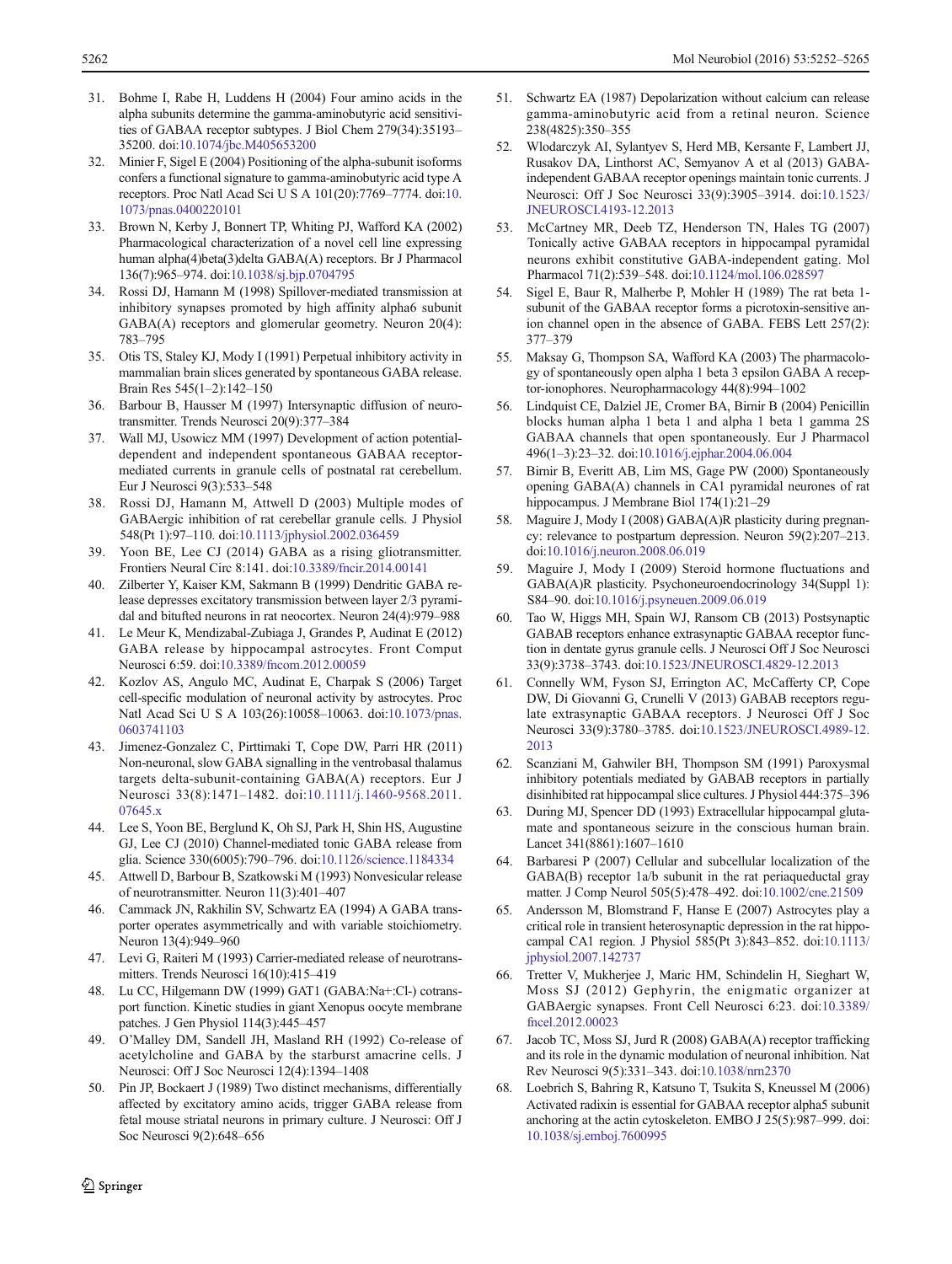- <span id="page-11-0"></span>69. Thomas P, Mortensen M, Hosie AM, Smart TG (2005) Dynamic mobility of functional GABAA receptors at inhibitory synapses. Nat Neurosci 8(7):889–897. doi[:10.1038/nn1483](http://dx.doi.org/10.1038/nn1483)
- 70. Bogdanov Y, Michels G, Armstrong-Gold C, Haydon PG, Lindstrom J, Pangalos M, Moss SJ (2006) Synaptic GABAA receptors are directly recruited from their extrasynaptic counterparts. EMBO J 25(18):4381–4389. doi[:10.1038/sj.emboj.](http://dx.doi.org/10.1038/sj.emboj.7601309) [7601309](http://dx.doi.org/10.1038/sj.emboj.7601309)
- 71. Petrini EM, Marchionni I, Zacchi P, Sieghart W, Cherubini E (2004) Clustering of extrasynaptic GABA(A) receptors modulates tonic inhibition in cultured hippocampal neurons. J Biol Chem 279(44):45833–45843. doi[:10.1074/jbc.M407229200](http://dx.doi.org/10.1074/jbc.M407229200)
- 72. Chen L, Wang H, Vicini S, Olsen RW (2000) The gammaaminobutyric acid type A (GABAA) receptor-associated protein (GABARAP) promotes GABAA receptor clustering and modulates the channel kinetics. Proc Natl Acad Sci U S A 97(21): 11557–11562. doi[:10.1073/pnas.190133497](http://dx.doi.org/10.1073/pnas.190133497)
- 73. Semyanov A (2003) Cell type specificity of GABA(A) receptor mediated signaling in the hippocampus. Curr Drug Targets CNS Neurol Disord 2(4):240–247
- 74. Brickley SG, Cull-Candy SG, Farrant M (1996) Development of a tonic form of synaptic inhibition in rat cerebellar granule cells resulting from persistent activation of GABAA receptors. J Physiol 497(Pt 3):753–759
- 75. Song I, Savtchenko L, Semyanov A (2011) Tonic excitation or inhibition is set by GABA(A) conductance in hippocampal interneurons. Nat Commun 2:376. doi[:10.1038/ncomms1377](http://dx.doi.org/10.1038/ncomms1377)
- 76. Cope DW, Di Giovanni G, Fyson SJ, Orban G, Errington AC, Lorincz ML, Gould TM, Carter DA et al (2009) Enhanced tonic GABAA inhibition in typical absence epilepsy. Nat Med 15(12): 1392–1398. doi:[10.1038/nm.2058](http://dx.doi.org/10.1038/nm.2058)
- 77. Clarkson AN, Huang BS, Macisaac SE, Mody I, Carmichael ST (2010) Reducing excessive GABA-mediated tonic inhibition promotes functional recovery after stroke. Nature 468(7321):305– 309. doi:[10.1038/nature09511](http://dx.doi.org/10.1038/nature09511)
- 78. Dibbens LM, Feng HJ, Richards MC, Harkin LA, Hodgson BL, Scott D, Jenkins M, Petrou S et al (2004) GABRD encoding a protein for extra- or peri-synaptic GABAA receptors is a susceptibility locus for generalized epilepsies. Hum Mol Genet 13(13): 1315–1319. doi:[10.1093/hmg/ddh146](http://dx.doi.org/10.1093/hmg/ddh146)
- 79. Feng HJ, Kang JQ, Song L, Dibbens L, Mulley J, Macdonald RL (2006) Delta subunit susceptibility variants E177A and R220H associated with complex epilepsy alter channel gating and surface expression of alpha4beta2delta GABAA receptors. J Neurosci: Off J Soc Neurosci 26(5):1499–1506. doi:[10.1523/](http://dx.doi.org/10.1523/JNEUROSCI.2913-05.2006) [JNEUROSCI.2913-05.2006](http://dx.doi.org/10.1523/JNEUROSCI.2913-05.2006)
- 80. Eugene E, Depienne C, Baulac S, Baulac M, Fritschy JM, Le Guern E, Miles R, Poncer JC (2007) GABA(A) receptor gamma 2 subunit mutations linked to human epileptic syndromes differentially affect phasic and tonic inhibition. J Neurosci: Off J Soc Neurosci 27(51):14108–14116. doi[:10.1523/JNEUROSCI.2618-](http://dx.doi.org/10.1523/JNEUROSCI.2618-07.2007) [07.2007](http://dx.doi.org/10.1523/JNEUROSCI.2618-07.2007)
- 81. Feng Y, Kapornai K, Kiss E, Tamas Z, Mayer L, Baji I, Daroczi G, Benak I et al (2010) Association of the GABRD gene and childhood-onset mood disorders. Genes Brain Behav 9(6):668– 672. doi:[10.1111/j.1601-183X.2010.00598.x](http://dx.doi.org/10.1111/j.1601-183X.2010.00598.x)
- Schwarzer C, Sperk G (1995) Hippocampal granule cells express glutamic acid decarboxylase-67 after limbic seizures in the rat. Neuroscience 69(3):705–709
- 83. Fritschy JM, Kiener T, Bouilleret V, Loup F (1999) GABAergic neurons and GABA(A)-receptors in temporal lobe epilepsy. Neurochem Int 34(5):435–445
- 84. Bouilleret V, Loup F, Kiener T, Marescaux C, Fritschy JM (2000) Early loss of interneurons and delayed subunit-specific changes in GABA(A)-receptor expression in a mouse model of mesial

temporal lobe epilepsy. Hippocampus 10(3):305–324. doi:[10.](http://dx.doi.org/10.1002/1098-1063(2000)10:3%3C305::AID-HIPO11%3E3.0.CO;2-I) [1002/1098-1063\(2000\)10:3<305::AID-HIPO11>3.0.CO;2-I](http://dx.doi.org/10.1002/1098-1063(2000)10:3%3C305::AID-HIPO11%3E3.0.CO;2-I)

- 85. Drexel M, Kirchmair E, Sperk G (2013) Changes in the expression of GABAA receptor subunit mRNAs in parahippocampal areas after kainic acid induced seizures. Front Neural Circ 7:142. doi[:10.](http://dx.doi.org/10.3389/fncir.2013.00142) [3389/fncir.2013.00142](http://dx.doi.org/10.3389/fncir.2013.00142)
- 86. Nishimura T, Schwarzer C, Gasser E, Kato N, Vezzani A, Sperk G (2005) Altered expression of GABA(A) and GABA(B) receptor subunit mRNAs in the hippocampus after kindling and electrically induced status epilepticus. Neuroscience 134(2):691–704. doi[:10.](http://dx.doi.org/10.1016/j.neuroscience.2005.04.013) [1016/j.neuroscience.2005.04.013](http://dx.doi.org/10.1016/j.neuroscience.2005.04.013)
- 87. Tsunashima K, Schwarzer C, Kirchmair E, Sieghart W, Sperk G (1997) GABA(A) receptor subunits in the rat hippocampus III: altered messenger RNA expression in kainic acid-induced epilepsy. Neuroscience 80(4):1019–1032
- 88. Scimemi A, Semyanov A, Sperk G, Kullmann DM, Walker MC (2005) Multiple and plastic receptors mediate tonic GABAA receptor currents in the hippocampus. J Neurosci: Off J Soc Neurosci 25(43):10016–10024. doi[:10.1523/JNEUROSCI.2520-](http://dx.doi.org/10.1523/JNEUROSCI.2520-05.2005) [05.2005](http://dx.doi.org/10.1523/JNEUROSCI.2520-05.2005)
- 89. Zhang N, Wei W, Mody I, Houser CR (2007) Altered localization of GABA(A) receptor subunits on dentate granule cell dendrites influences tonic and phasic inhibition in a mouse model of epilepsy. J Neurosci: Off J Soc Neurosci 27(28):7520–7531. doi:[10.](http://dx.doi.org/10.1523/JNEUROSCI.1555-07.2007) [1523/JNEUROSCI.1555-07.2007](http://dx.doi.org/10.1523/JNEUROSCI.1555-07.2007)
- 90. Peng Z, Huang CS, Stell BM, Mody I, Houser CR (2004) Altered expression of the delta subunit of the GABAA receptor in a mouse model of temporal lobe epilepsy. J Neurosci: Off J Soc Neurosci 24(39):8629–8639. doi:[10.1523/JNEUROSCI.2877-04.2004](http://dx.doi.org/10.1523/JNEUROSCI.2877-04.2004)
- 91. Rajasekaran K, Joshi S, Sun C, Mtchedlishvilli Z, Kapur J (2010) Receptors with low affinity for neurosteroids and GABA contribute to tonic inhibition of granule cells in epileptic animals. Neurobiol Dis 40(2):490–501. doi[:10.1016/j.nbd.2010.07.016](http://dx.doi.org/10.1016/j.nbd.2010.07.016)
- 92. Scimemi A, Andersson A, Heeroma JH, Strandberg J, Rydenhag B, McEvoy AW, Thom M, Asztely F et al (2006) Tonic GABA(A) receptor-mediated currents in human brain. Eur J Neurosci 24(4): 1157–1160. doi[:10.1111/j.1460-9568.2006.04989.x](http://dx.doi.org/10.1111/j.1460-9568.2006.04989.x)
- 93. Goodkin HP, Joshi S, Mtchedlishvili Z, Brar J, Kapur J (2008) Subunit-specific trafficking of GABA(A) receptors during status epilepticus. J Neurosci Off J Soc Neurosci 28(10):2527–2538. doi[:10.1523/JNEUROSCI.3426-07.2008](http://dx.doi.org/10.1523/JNEUROSCI.3426-07.2008)
- 94. Naylor DE, Liu H, Wasterlain CG (2005) Trafficking of GABA(A) receptors, loss of inhibition, and a mechanism for pharmacoresistance in status epilepticus. J Neurosci Off J Soc Neurosci 25(34):7724–7733. doi:[10.1523/JNEUROSCI.4944-](http://dx.doi.org/10.1523/JNEUROSCI.4944-04.2005) [04.2005](http://dx.doi.org/10.1523/JNEUROSCI.4944-04.2005)
- 95. Sperk G, Schwarzer C, Heilman J, Furtinger S, Reimer RJ, Edwards RH, Nelson N (2003) Expression of plasma membrane GABA transporters but not of the vesicular GABA transporter in dentate granule cells after kainic acid seizures. Hippocampus 13(7):806–815. doi[:10.1002/hipo.10133](http://dx.doi.org/10.1002/hipo.10133)
- 96. Mathern GW, Mendoza D, Lozada A, Pretorius JK, Dehnes Y, Danbolt NC, Nelson N, Leite JP et al (1999) Hippocampal GABA and glutamate transporter immunoreactivity in patients with temporal lobe epilepsy. Neurology 52(3):453–472
- 97. Andre V, Marescaux C, Nehlig A, Fritschy JM (2001) Alterations of hippocampal GAbaergic system contribute to development of spontaneous recurrent seizures in the rat lithium-pilocarpine model of temporal lobe epilepsy. Hippocampus 11(4):452–468. doi: [10.1002/hipo.1060](http://dx.doi.org/10.1002/hipo.1060)
- 98. Esclapez M, Houser CR (1999) Up-regulation of GAD65 and GAD67 in remaining hippocampal GABA neurons in a model of temporal lobe epilepsy. J Comp Neurol 412(3):488–505
- 99. Freichel C, Potschka H, Ebert U, Brandt C, Loscher W (2006) Acute changes in the neuronal expression of GABA and glutamate decarboxylase isoforms in the rat piriform cortex following status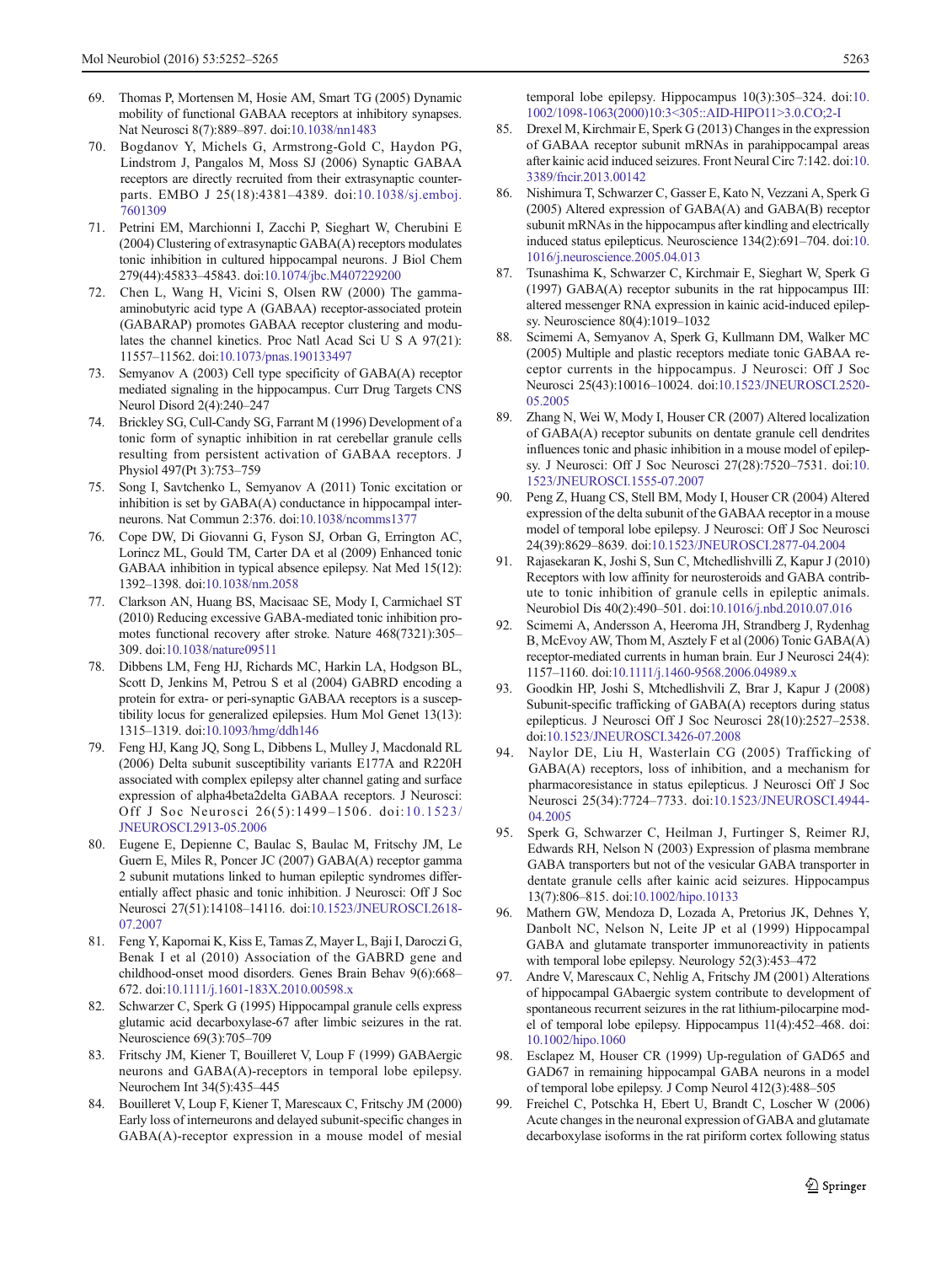epilepticus. Neuroscience 141(4):2177–2194. doi[:10.1016/j.](http://dx.doi.org/10.1016/j.neuroscience.2006.05.040) [neuroscience.2006.05.040](http://dx.doi.org/10.1016/j.neuroscience.2006.05.040)

- <span id="page-12-0"></span>100. Ding R, Asada H, Obata K (1998) Changes in extracellular glutamate and GABA levels in the hippocampal CA3 and CA1 areas and the induction of glutamic acid decarboxylase-67 in dentate granule cells of rats treated with kainic acid. Brain Res 800(1): 105–113
- 101. Kash SF, Johnson RS, Tecott LH, Noebels JL, Mayfield RD, Hanahan D, Baekkeskov S (1997) Epilepsy in mice deficient in the 65-kDa isoform of glutamic acid decarboxylase. Proc Natl Acad Sci U S A 94(25):14060–14065
- 102. Pavlov I, Walker MC (2013) Tonic GABA(A) receptor-mediated signalling in temporal lobe epilepsy. Neuropharmacology 69:55– 61. doi[:10.1016/j.neuropharm.2012.04.003](http://dx.doi.org/10.1016/j.neuropharm.2012.04.003)
- 103. Schwarzer C, Tsunashima K, Wanzenbock C, Fuchs K, Sieghart W, Sperk G (1997) GABA(A) receptor subunits in the rat hippocampus II: altered distribution in kainic acid-induced temporal lobe epilepsy. Neuroscience 80(4):1001–1017
- 104. Zhan RZ, Nadler JV (2009) Enhanced tonic GABA current in normotopic and hilar ectopic dentate granule cells after pilocarpine-induced status epilepticus. J Neurophysiol 102(2): 670–681. doi[:10.1152/jn.00147.2009](http://dx.doi.org/10.1152/jn.00147.2009)
- 105. Lee B, Lee H, Nam YR, Oh JH, Cho YH, Chang JW (2005) Enhanced expression of glutamate decarboxylase 65 improves symptoms of rat parkinsonian models. Gene Ther 12(15):1215– 1222. doi[:10.1038/sj.gt.3302520](http://dx.doi.org/10.1038/sj.gt.3302520)
- 106. Emborg ME, Carbon M, Holden JE, During MJ, Ma Y, Tang C, Moirano J, Fitzsimons H et al (2007) Subthalamic glutamic acid decarboxylase gene therapy: changes in motor function and cortical metabolism. J Cereb Blood Flow Metab: Off J Int Soc Cereb Blood Flow Metab 27(3):501–509. doi:[10.1038/sj.jcbfm.9600364](http://dx.doi.org/10.1038/sj.jcbfm.9600364)
- 107. Kaplitt MG, Feigin A, Tang C, Fitzsimons HL, Mattis P, Lawlor PA, Bland RJ, Young D et al (2007) Safety and tolerability of gene therapy with an adeno-associated virus (AAV) borne GAD gene for Parkinson's disease: an open label, phase I trial. Lancet 369(9579):2097–2105. doi:[10.1016/S0140-6736\(07\)60982-9](http://dx.doi.org/10.1016/S0140-6736(07)60982-9)
- 108. LeWitt PA, Guttman M, Tetrud JW, Tuite PJ, Mori A, Chaikin P, Sussman NM, Group USS (2008) Adenosine A2A receptor antagonist istradefylline (KW-6002) reduces "off" time in Parkinson's disease: a double-blind, randomized, multicenter clinical trial (6002-US-005). Ann Neurol 63(3):295–302. doi[:10.1002/ana.21315](http://dx.doi.org/10.1002/ana.21315)
- 109. Grove J, Fozard JR, Mamont PS (1981) Assay of alphadifluoromethylornithine in body fluids and tissues by automatic amino-acid analysis. J Chromatogr 223(2):409–416
- 110. Mumford JP, Dam M (1989) Meta-analysis of European placebo controlled studies of vigabatrin in drug resistant epilepsy. Br J Clin Pharmacol 27(Suppl 1):101S–107S
- 111. Jung MJ, Lippert B, Metcalf BW, Bohlen P, Schechter PJ (1977) gamma-Vinyl GABA (4-amino-hex-5-enoic acid), a new selective irreversible inhibitor of GABA-T: effects on brain GABA metabolism in mice. J Neurochem 29(5):797–802
- 112. Angehagen M, Ben-Menachem E, Ronnback L, Hansson E (2003) Novel mechanisms of action of three antiepileptic drugs, vigabatrin, tiagabine, and topiramate. Neurochem Res 28(2): 333–340
- 113. Leach JP, Sills GJ, Majid A, Butler E, Carswell A, Thompson GG, Brodie MJ (1996) Effects of tiagabine and vigabatrin on GABA uptake into primary cultures of rat cortical astrocytes. Seizure 5(3): 229–234
- 114. Duffy S, Nguyen PV, Baker GB (2004) Phenylethylidenehydrazine, a novel GABA-transaminase inhibitor, reduces epileptiform activity in rat hippocampal slices. Neuroscience 126(2):423–432. doi:[10.1016/j.](http://dx.doi.org/10.1016/j.neuroscience.2004.03.007) [neuroscience.2004.03.007](http://dx.doi.org/10.1016/j.neuroscience.2004.03.007)
- 115. Loscher W (1980) A comparative study of the pharmacology of inhibitors of GABA-metabolism. Naunyn Schmiedeberg's Arch Pharmacol 315(2):119–128
- 116. Borden LA, Murali Dhar TG, Smith KE, Weinshank RL, Branchek TA, Gluchowski C (1994) Tiagabine, SK&F 89976- A, CI-966, and NNC-711 are selective for the cloned GABA transporter GAT-1. Eur J Pharmacol 269(2):219–224
- 117. Fink-Jensen A, Suzdak PD, Swedberg MD, Judge ME, Hansen L, Nielsen PG (1992) The gamma-aminobutyric acid (GABA) uptake inhibitor, tiagabine, increases extracellular brain levels of GABA in awake rats. Eur J Pharmacol 220(2–3):197–201
- 118. Wilby J, Kainth A, Hawkins N, Epstein D, McIntosh H, McDaid C, Mason A, Golder S et al (2005) Clinical effectiveness, tolerability and cost-effectiveness of newer drugs for epilepsy in adults: a systematic review and economic evaluation. Health Technol Assess 9(15):1–157, iii-iv
- 119. Kellinghaus C, Loddenkemper T, Weitemeyer L, Ludemann P (2001) Experience with tiagabine in the clinical practice; new insights as to the efficacy and safety profile. Nervenarzt 72(10): 764–769
- 120. Bialer M, White HS (2010) Key factors in the discovery and development of new antiepileptic drugs. Nat Rev Drug Discov 9(1):68–82. doi[:10.1038/nrd2997](http://dx.doi.org/10.1038/nrd2997)
- 121. Reddy DS, Rogawski MA (2012) Neurosteroids—endogenous regulators of seizure susceptibility and role in the treatment of epilepsy. In: Noebels JL, Avoli M, Rogawski MA, Olsen RW, Delgado-Escueta AV (eds) Jasper's Basic Mechanisms of the Epilepsies. 4th edn., Bethesda (MD)
- 122. Reddy DS, Rogawski MA (2010) Ganaxolone suppression of behavioral and electrographic seizures in the mouse amygdala kindling model. Epilepsy Res 89(2–3):254–260. doi:[10.1016/j.](http://dx.doi.org/10.1016/j.eplepsyres.2010.01.009) [eplepsyres.2010.01.009](http://dx.doi.org/10.1016/j.eplepsyres.2010.01.009)
- 123. Bialer M, Johannessen SI, Levy RH, Perucca E, Tomson T, White HS (2013) Progress report on new antiepileptic drugs: a summary of the Eleventh Eilat Conference (EILAT XI). Epilepsy Res 103(1):2–30. doi[:10.1016/j.eplepsyres.2012.10.001](http://dx.doi.org/10.1016/j.eplepsyres.2012.10.001)
- 124. Kerrigan JF, Shields WD, Nelson TY, Bluestone DL, Dodson WE, Bourgeois BF, Pellock JM, Morton LD et al (2000) Ganaxolone for treating intractable infantile spasms: a multicenter, open-label, add-on trial. Epilepsy Res 42(2–3): 133–139
- 125. Wan L, Liu X, Wu Z, Ren W, Kong S, Dargham RA, Cheng L, Wang Y (2014) Activation of extrasynaptic GABAA receptors inhibits cyclothiazide-induced epileptiform activity in hippocampal CA1 neurons. Neurosci Bull 30(5):866–876. doi[:10.1007/](http://dx.doi.org/10.1007/s12264-014-1466-8) [s12264-014-1466-8](http://dx.doi.org/10.1007/s12264-014-1466-8)
- 126. Sun Y, Wu Z, Kong S, Jiang D, Pitre A, Wang Y, Chen G (2013) Regulation of epileptiform activity by two distinct subtypes of extrasynaptic GABAA receptors. Mole Brain 6:21. doi[:10.1186/](http://dx.doi.org/10.1186/1756-6606-6-21) [1756-6606-6-21](http://dx.doi.org/10.1186/1756-6606-6-21)
- 127. Petersen HR, Jensen I, Dam M (1983) THIP: a single-blind controlled trial in patients with epilepsy. Acta Neurol Scand 67(2): 114–117
- 128. Hansen SL, Sperling BB, Sanchez C (2004) Anticonvulsant and antiepileptogenic effects of GABAA receptor ligands in pentylenetetrazole-kindled mice. Prog Neuro-Psychopharmacol Biol Psychiatry 28(1):105–113. doi[:10.](http://dx.doi.org/10.1016/j.pnpbp.2003.09.026) [1016/j.pnpbp.2003.09.026](http://dx.doi.org/10.1016/j.pnpbp.2003.09.026)
- 129. Loscher W, Schwark WS (1985) Evaluation of different GABA receptor agonists in the kindled amygdala seizure model in rats. Exp Neurol 89(2):454–460
- 130. Wafford KA, van Niel MB, Ma QP, Horridge E, Herd MB, Peden DR, Belelli D, Lambert JJ (2009) Novel compounds selectively enhance delta subunit containing GABA A receptors and increase tonic currents in thalamus. Neuropharmacology 56(1):182–189. doi[:10.1016/j.neuropharm.2008.08.004](http://dx.doi.org/10.1016/j.neuropharm.2008.08.004)
- 131. Crunelli V, Leresche N, Cope DW (2012) GABA-A receptor function in typical absence seizures. In: Noebels JL, Avoli M, Rogawski MA, Olsen RW, Delgado-Escueta AV (eds)